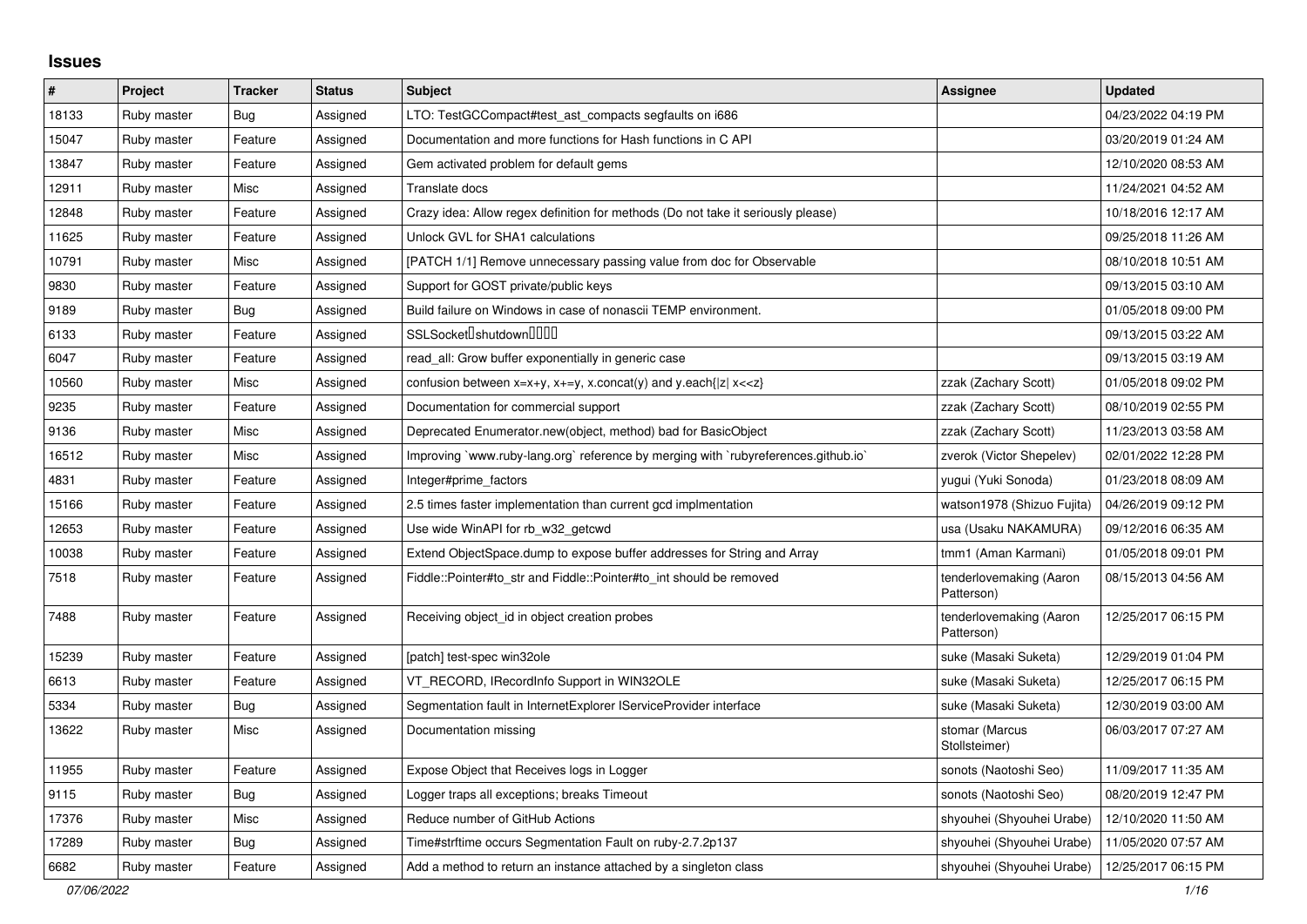| $\vert$ # | Project     | <b>Tracker</b> | <b>Status</b> | Subject                                                                               | <b>Assignee</b>               | <b>Updated</b>      |
|-----------|-------------|----------------|---------------|---------------------------------------------------------------------------------------|-------------------------------|---------------------|
| 12281     | Ruby master | Feature        | Assigned      | Allow lexically scoped use of refinements with `using {}` block syntax                | shugo (Shugo Maeda)           | 06/13/2016 07:44 AM |
| 14412     | Ruby master | Feature        | Assigned      | DRb UNIX on local machine: add support for getpeereid()                               | seki (Masatoshi Seki)         | 01/28/2018 12:51 PM |
| 13864     | Ruby master | <b>Bug</b>     | Assigned      | Rinda multicast test failures due to missing default route                            | seki (Masatoshi Seki)         | 08/17/2021 07:16 AM |
| 5434      | Ruby master | Feature        | Assigned      | Allow per-class whitelisting of methods safe to expose through DRb                    | seki (Masatoshi Seki)         | 12/25/2017 06:15 PM |
| 12582     | Ruby master | <b>Bug</b>     | Assigned      | OpenSSL Authenticated Encryption should check for tag length                          | rhenium (Kazuki<br>Yamaguchi) | 04/28/2017 01:45 PM |
| 12354     | Ruby master | Feature        | Assigned      | PKey::EC Can't output public key pem when private key exists                          | rhenium (Kazuki<br>Yamaguchi) | 07/24/2019 10:57 PM |
| 8126      | Ruby master | Feature        | Assigned      | OpenSSL::SSL:SSLSocket does not define #recv and #send messages                       | rhenium (Kazuki<br>Yamaguchi) | 08/08/2019 11:05 PM |
| 16805     | Ruby master | Misc           | Assigned      | Coroutine's license is unclear                                                        | ReiOdaira (Rei Odaira)        | 07/01/2021 10:09 PM |
| 18727     | Ruby master | Bug            | Assigned      | Make failed on x86_64-cygwin (LoadError)                                              | peterzhu2118 (Peter Zhu)      | 04/16/2022 05:15 AM |
| 14901     | Ruby master | Feature        | Assigned      | [PATCH] do not block SIGCHLD in normal Ruby Threads                                   | normalperson (Eric Wong)      | 07/19/2021 05:23 AM |
| 13721     | Ruby master | Feature        | Assigned      | [PATCH] net/imap: dedupe attr keys in Net::IMAP::FetchData                            | normalperson (Eric Wong)      | 07/27/2017 09:51 AM |
| 17662     | Ruby master | Misc           | Assigned      | The heredoc pattern used in tests does not syntax highlight correctly in many editors | nobu (Nobuyoshi Nakada)       | 06/30/2021 12:54 PM |
| 17578     | Ruby master | <b>Bug</b>     | Assigned      | mkmf experimental C++ Support                                                         | nobu (Nobuyoshi Nakada)       | 01/27/2021 03:51 AM |
| 16836     | Ruby master | <b>Bug</b>     | Assigned      | configure-time LDFLAGS leak into ruby pkg-config file                                 | nobu (Nobuyoshi Nakada)       | 08/14/2021 09:10 AM |
| 16747     | Ruby master | Misc           | Assigned      | Repository reorganization request                                                     | nobu (Nobuyoshi Nakada)       | 05/22/2020 01:30 PM |
| 16497     | Ruby master | <b>Bug</b>     | Assigned      | StringIO#internal_encoding is broken (more severely in 2.7)                           | nobu (Nobuyoshi Nakada)       | 10/26/2021 04:31 PM |
| 16025     | Ruby master | Misc           | Assigned      | 'st_check_for_sizeof_st_index_t' declared as array with a negative size (emscripten)  | nobu (Nobuyoshi Nakada)       | 07/30/2019 11:20 AM |
| 15806     | Ruby master | Misc           | Assigned      | Explicitly initialise encodings on init to remove branches on encoding lookup         | nobu (Nobuyoshi Nakada)       | 08/29/2019 04:29 AM |
| 14543     | Ruby master | <b>Bug</b>     | Assigned      | 'make commit' show error of 'common-srcs'                                             | nobu (Nobuyoshi Nakada)       | 06/02/2018 04:17 AM |
| 13577     | Ruby master | Feature        | Assigned      | Digest file accidentally receives File object but uses file path                      | nobu (Nobuyoshi Nakada)       | 05/20/2017 06:50 PM |
| 13516     | Ruby master | Feature        | Assigned      | Improve the text of the circular require warning                                      | nobu (Nobuyoshi Nakada)       | 08/31/2017 05:49 AM |
| 13298     | Ruby master | Bug            | Assigned      | mingw SEGV TestEnumerable#test_callcc                                                 | nobu (Nobuyoshi Nakada)       | 06/04/2021 03:41 AM |
| 13269     | Ruby master | Bug            | Assigned      | test/readline/test_readline.rb and mingw                                              | nobu (Nobuyoshi Nakada)       | 03/13/2017 08:56 AM |
| 12725     | Ruby master | Bug            | Assigned      | Trying to use ./miniruby before it exists                                             | nobu (Nobuyoshi Nakada)       | 04/28/2017 01:45 PM |
| 12473     | Ruby master | Bug            | Assigned      | Test failure on fedora with TestTimeExtension#test_huge_precision                     | nobu (Nobuyoshi Nakada)       | 04/28/2017 01:45 PM |
| 12436     | Ruby master | Bug            | Assigned      | newline argument of File.open seems not respected on Windows                          | nobu (Nobuyoshi Nakada)       | 10/25/2021 09:07 AM |
| 9955      | Ruby master | <b>Bug</b>     | Assigned      | issue building dll on mingw, library not found                                        | nobu (Nobuyoshi Nakada)       | 01/05/2018 09:00 PM |
| 9010      | Ruby master | Bug            | Assigned      | /configure --prefix= cannot handle directories with spaces                            | nobu (Nobuyoshi Nakada)       | 04/26/2021 10:38 PM |
| 8959      | Ruby master | Feature        | Assigned      | Allow top level prepend                                                               | nobu (Nobuyoshi Nakada)       | 10/16/2013 03:22 AM |
| 8460      | Ruby master | Feature        | Assigned      | PATCH: optparse: add keep_unknown option                                              | nobu (Nobuyoshi Nakada)       | 05/27/2021 10:07 PM |
| 8299      | Ruby master | Bug            | Assigned      | Minor error in float parsing                                                          | nobu (Nobuyoshi Nakada)       | 12/30/2019 03:00 AM |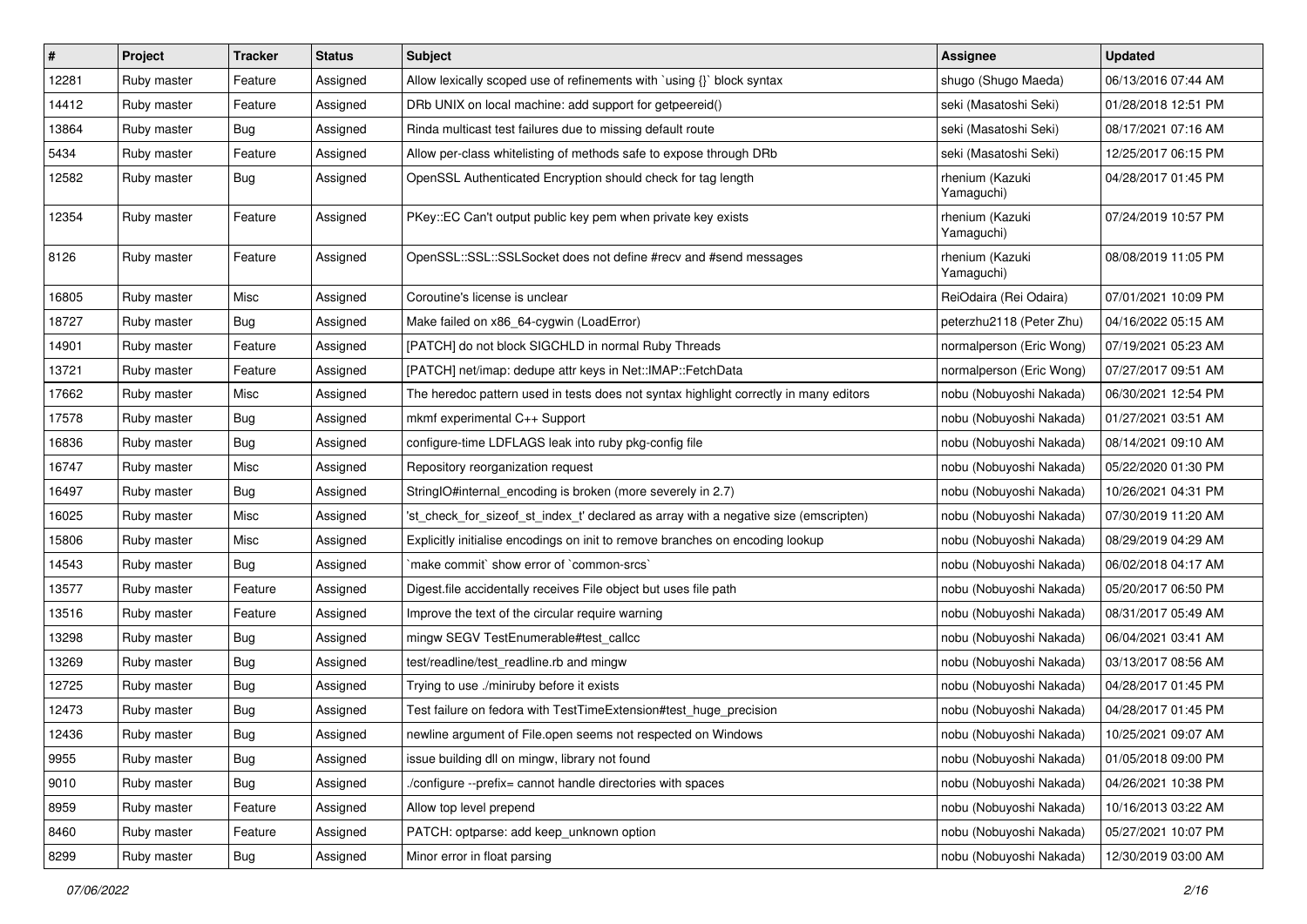| $\sharp$ | Project     | <b>Tracker</b> | <b>Status</b> | Subject                                                                           | <b>Assignee</b>           | <b>Updated</b>      |
|----------|-------------|----------------|---------------|-----------------------------------------------------------------------------------|---------------------------|---------------------|
| 7964     | Ruby master | Bug            | Assigned      | Writing an ASCII-8BIT String to a StringIO created from a UTF-8 String            | nobu (Nobuyoshi Nakada)   | 01/05/2018 09:00 PM |
| 7532     | Ruby master | Feature        | Assigned      | Hardcoded compiler location                                                       | nobu (Nobuyoshi Nakada)   | 12/25/2017 06:15 PM |
| 7394     | Ruby master | Feature        | Assigned      | Enumerable#find ifnone parameter could be non-callable                            | nobu (Nobuyoshi Nakada)   | 02/10/2021 09:32 AM |
| 6769     | Ruby master | Feature        | Assigned      | rbinstall.rb: install both src and batch files separetely                         | nobu (Nobuyoshi Nakada)   | 10/30/2015 12:38 PM |
| 6360     | Ruby master | <b>Bug</b>     | Assigned      | Debug information build even without requesting it                                | nobu (Nobuyoshi Nakada)   | 01/05/2018 09:00 PM |
| 6012     | Ruby master | Feature        | Assigned      | Proc#source_location also return the column                                       | nobu (Nobuyoshi Nakada)   | 02/12/2019 07:49 AM |
| 5317     | Ruby master | Bug            | Assigned      |                                                                                   | nobu (Nobuyoshi Nakada)   | 01/05/2018 09:00 PM |
| 4924     | Ruby master | Feature        | Assigned      | mkmf have_header fails with C++ headers                                           | nobu (Nobuyoshi Nakada)   | 12/25/2017 06:15 PM |
| 2324     | Ruby master | Feature        | Assigned      | Dir instance methods for relative path                                            | nobu (Nobuyoshi Nakada)   | 12/25/2017 05:58 PM |
| 18371    | Ruby master | Misc           | Assigned      | Release branches (release information in general)                                 | naruse (Yui NARUSE)       | 03/23/2022 10:32 PM |
| 17638    | Ruby master | Feature        | Assigned      | Support backtracing with the libbacktrace library                                 | naruse (Yui NARUSE)       | 03/05/2021 03:40 PM |
| 17111    | Ruby master | Feature        | Assigned      | Improve performance of Net::HTTPHeader#set_form by 40%                            | naruse (Yui NARUSE)       | 08/10/2020 05:36 AM |
| 13221    | Ruby master | Feature        | Assigned      | [PATCH] gems/bundled_gems: add "curses" RubyGem                                   | naruse (Yui NARUSE)       | 09/25/2017 06:32 PM |
| 11526    | Ruby master | Bug            | Assigned      | Streaming HTTP requests are not idempotent and should not be retried              | naruse (Yui NARUSE)       | 07/01/2019 09:16 PM |
| 9020     | Ruby master | Feature        | Assigned      | Net::HTTPResponse predicate/query methods                                         | naruse (Yui NARUSE)       | 12/25/2017 06:15 PM |
| 6265     | Ruby master | Feature        | Assigned      | Remove 'useless' 'concatenation' syntax                                           | naruse (Yui NARUSE)       | 08/10/2016 02:36 AM |
| 5764     | Ruby master | Feature        | Assigned      | Net::HTTP should assume HTTP/0.9 on unexpected responses                          | naruse (Yui NARUSE)       | 07/15/2019 05:06 PM |
| 5461     | Ruby master | Feature        | Assigned      | Add pipelining to Net::HTTP                                                       | naruse (Yui NARUSE)       | 12/25/2017 06:15 PM |
| 5654     | Ruby master | Feature        | Assigned      | Introduce global lock to avoid concurrent require                                 | nahi (Hiroshi Nakamura)   | 12/25/2017 06:15 PM |
| 18677    | Ruby master | Bug            | Assigned      | BigDecimal#power (**) returns FloatDomainError when passing an infinite parameter | mrkn (Kenta Murata)       | 04/20/2022 02:04 AM |
| 17339    | Ruby master | Feature        | Assigned      | Semantic grouping with BigDecimal#to_s                                            | mrkn (Kenta Murata)       | 12/20/2021 12:39 PM |
| 16350    | Ruby master | Feature        | Assigned      | ArithmeticSequence#member? can result in infinite loop                            | mrkn (Kenta Murata)       | 05/29/2020 10:26 PM |
| 14476    | Ruby master | Feature        | Assigned      | Adding same_all? for checking whether all items in an Array are same              | mrkn (Kenta Murata)       | 08/28/2020 01:10 PM |
| 10782    | Ruby master | Feature        | Assigned      | Patch: Add constants for BigDecimal for ZERO, ONE, TEN                            | mrkn (Kenta Murata)       | 05/21/2015 08:13 AM |
| 8295     | Ruby master | Feature        | Assigned      | Float I Rational 0000000000000 BigDecimal 0000000                                 | mrkn (Kenta Murata)       | 12/25/2017 06:15 PM |
| 7321     | Ruby master | Feature        | Assigned      | Newton.#nsolve 00 2 0000000000                                                    | mrkn (Kenta Murata)       | 12/25/2017 06:15 PM |
| 6973     | Ruby master | Feature        | Assigned      | Add an #integral? method to Numeric to test for whole-number values               | mrkn (Kenta Murata)       | 12/25/2017 06:15 PM |
| 6857     | Ruby master | Feature        | Assigned      | bigdecimal/math BigMath.E/BigMath.exp R. P. Feynman inspired optimization         | mrkn (Kenta Murata)       | 12/25/2017 06:15 PM |
| 5310     | Ruby master | Feature        | Assigned      | Integral objects                                                                  | mrkn (Kenta Murata)       | 12/25/2017 06:15 PM |
| 5179     | Ruby master | <b>Bug</b>     | Assigned      | Complex#rationalize and to_r with approximate zeros                               | mrkn (Kenta Murata)       | 01/17/2020 03:00 AM |
| 5133     | Ruby master | Feature        | Assigned      | Array#unzip as an alias of Array#transpose                                        | mrkn (Kenta Murata)       | 12/25/2017 06:15 PM |
| 17291    | Ruby master | Feature        | Assigned      | Optimize send call                                                                | matz (Yukihiro Matsumoto) | 01/12/2021 05:47 AM |
| 16630    | Ruby master | Misc           | Assigned      | Deprecate pub/ruby/*snapshot* and use pub/ruby/snapshot/* instead                 | matz (Yukihiro Matsumoto) | 02/27/2020 09:52 AM |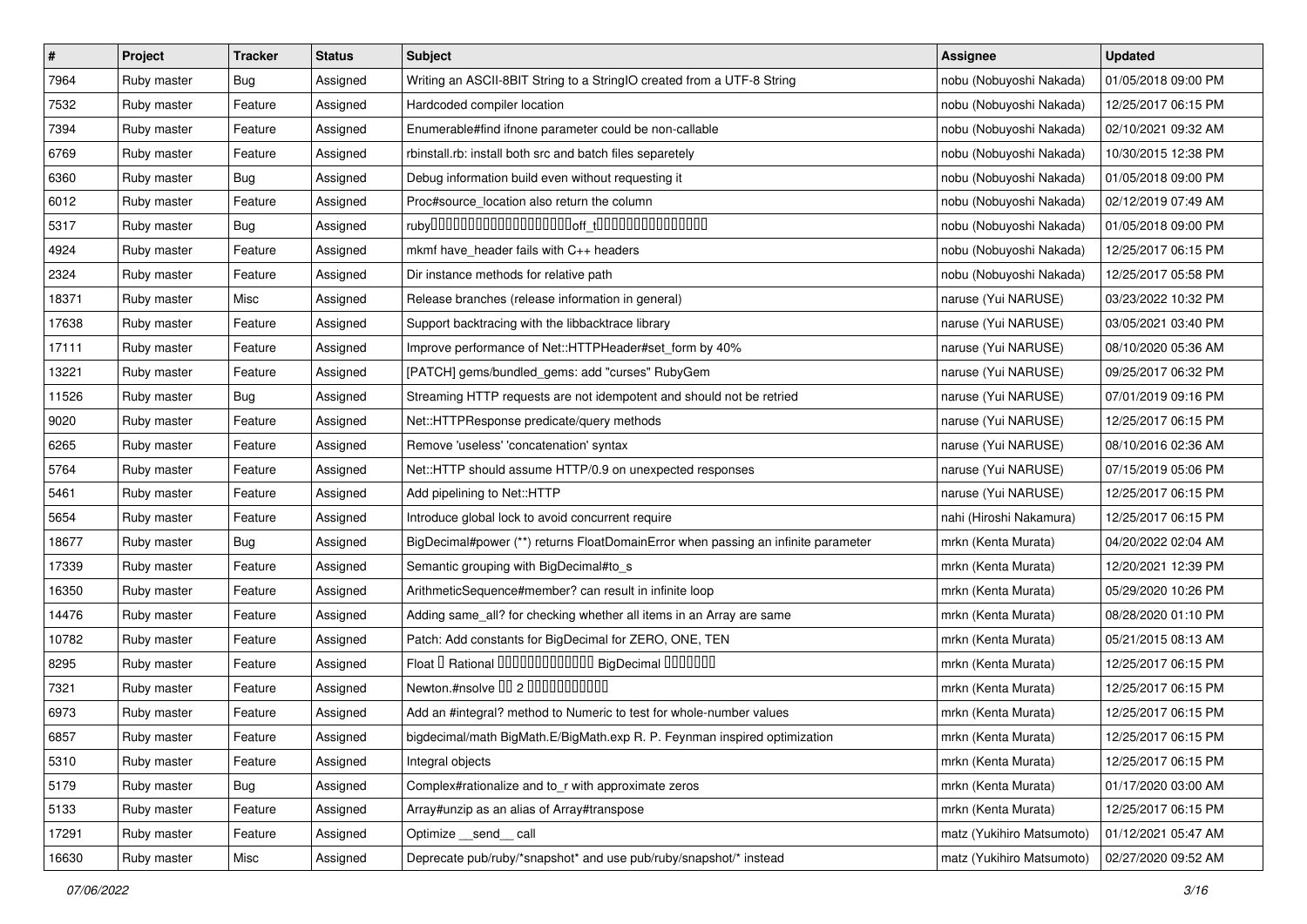| $\vert$ # | Project     | <b>Tracker</b> | <b>Status</b> | <b>Subject</b>                                                                                                          | Assignee                  | <b>Updated</b>      |
|-----------|-------------|----------------|---------------|-------------------------------------------------------------------------------------------------------------------------|---------------------------|---------------------|
| 16461     | Ruby master | Feature        | Assigned      | Proc#using                                                                                                              | matz (Yukihiro Matsumoto) | 12/10/2020 09:10 AM |
| 14397     | Ruby master | Feature        | Assigned      | public, protected and private should return their arguments instead of self                                             | matz (Yukihiro Matsumoto) | 12/10/2018 07:08 AM |
| 13129     | Ruby master | Feature        | Assigned      | Refinements cannot refine method_missing and respond_to_missing?                                                        | matz (Yukihiro Matsumoto) | 07/03/2021 10:45 PM |
| 12813     | Ruby master | Feature        | Assigned      | Calling chunk_while, slice_after, slice_before, slice_when with no block                                                | matz (Yukihiro Matsumoto) | 12/06/2016 12:58 PM |
| 12543     | Ruby master | Feature        | Assigned      | explicit tail call syntax: foo() then return                                                                            | matz (Yukihiro Matsumoto) | 04/18/2021 03:02 PM |
| 11816     | Ruby master | Feature        | Assigned      | Partial safe navigation operator                                                                                        | matz (Yukihiro Matsumoto) | 04/14/2020 08:02 AM |
| 11704     | Ruby master | <b>Bug</b>     | Assigned      | Refinements only get "used" once in loop                                                                                | matz (Yukihiro Matsumoto) | 04/14/2016 02:45 AM |
| 11028     | Ruby master | Feature        | Assigned      | standalone running single file ( zipped archives of ruby code) running **without installation**<br>using "gem install " | matz (Yukihiro Matsumoto) | 04/04/2015 01:44 AM |
| 10481     | Ruby master | Feature        | Assigned      | Add "if" and "unless" clauses to rescue statements                                                                      | matz (Yukihiro Matsumoto) | 01/18/2015 02:46 PM |
| 9816      | Ruby master | Feature        | Assigned      | 00000000000000000000                                                                                                    | matz (Yukihiro Matsumoto) | 10/28/2014 08:29 AM |
| 9768      | Ruby master | Feature        | Assigned      | Method that is visible only within a certain module/class                                                               | matz (Yukihiro Matsumoto) | 04/25/2014 06:43 AM |
| 9023      | Ruby master | Feature        | Assigned      | Array#tail                                                                                                              | matz (Yukihiro Matsumoto) | 12/23/2021 11:40 PM |
| 8948      | Ruby master | Feature        | Assigned      | Frozen regex                                                                                                            | matz (Yukihiro Matsumoto) | 12/20/2020 07:15 PM |
| 8850      | Ruby master | Feature        | Assigned      | Convert Rational to decimal string                                                                                      | matz (Yukihiro Matsumoto) | 12/25/2017 06:15 PM |
| 8839      | Ruby master | Feature        | Assigned      | Class and module should return the class or module that was opened                                                      | matz (Yukihiro Matsumoto) | 12/28/2015 08:36 AM |
| 8678      | Ruby master | Feature        | Assigned      | Allow invalid string to work with regexp                                                                                | matz (Yukihiro Matsumoto) | 01/05/2018 09:00 PM |
| 8536      | Ruby master | Feature        | Assigned      | Implement is_numeric? family of methods                                                                                 | matz (Yukihiro Matsumoto) | 12/25/2017 06:15 PM |
| 8271      | Ruby master | Feature        | Assigned      | Proposal for moving to a more visible, formal process for feature requests                                              | matz (Yukihiro Matsumoto) | 12/23/2021 11:40 PM |
| 8164      | Ruby master | Feature        | Assigned      | Public/Private                                                                                                          | matz (Yukihiro Matsumoto) | 12/10/2020 08:50 AM |
| 8042      | Ruby master | Feature        | Assigned      | Add Addrinfo#socket to create a socket that is not connected or bound                                                   | matz (Yukihiro Matsumoto) | 12/25/2017 06:15 PM |
| 8016      | Ruby master | Feature        | Assigned      | Alias FILE and LINE as methods                                                                                          | matz (Yukihiro Matsumoto) | 12/25/2017 06:15 PM |
| 7739      | Ruby master | Feature        | Assigned      | Define Hash#  as Hash#reverse_merge in Rails                                                                            | matz (Yukihiro Matsumoto) | 12/25/2017 06:15 PM |
| 7644      | Ruby master | Feature        | Assigned      | In refinements, change "using" keyword to a less generic word.                                                          | matz (Yukihiro Matsumoto) | 12/10/2020 08:49 AM |
| 7580      | Ruby master | Feature        | Assigned      | Range translation                                                                                                       | matz (Yukihiro Matsumoto) | 06/11/2018 09:51 AM |
| 7503      | Ruby master | Feature        | Assigned      | make timeout.rb async-interrupt safe by default                                                                         | matz (Yukihiro Matsumoto) | 12/25/2017 06:15 PM |
| 7436      | Ruby master | Feature        | Assigned      | Allow for a "granularity" flag for backtrace_locations                                                                  | matz (Yukihiro Matsumoto) | 12/25/2017 06:15 PM |
| 7349      | Ruby master | Feature        | Assigned      | Struct#inspect needs more meaningful output                                                                             | matz (Yukihiro Matsumoto) | 12/25/2017 06:15 PM |
| 7314      | Ruby master | Feature        | Assigned      | Convert Proc to Lambda doesn't work in MRI                                                                              | matz (Yukihiro Matsumoto) | 05/21/2016 09:15 AM |
| 7132      | Ruby master | Feature        | Assigned      | Alternation between named / ordered method arguments and aliases for method arguments.                                  | matz (Yukihiro Matsumoto) | 12/25/2017 06:15 PM |
| 7121      | Ruby master | Feature        | Assigned      | Extending the use of `require'                                                                                          | matz (Yukihiro Matsumoto) | 12/25/2017 06:15 PM |
| 7087      | Ruby master | Feature        | Assigned      | ::ConditionVariable#wait does not work with Monitor because Monitor#sleep does not exist                                | matz (Yukihiro Matsumoto) | 12/25/2017 06:15 PM |
| 6842      | Ruby master | Feature        | Assigned      | Add Optional Arguments to String#strip                                                                                  | matz (Yukihiro Matsumoto) | 08/24/2016 05:50 AM |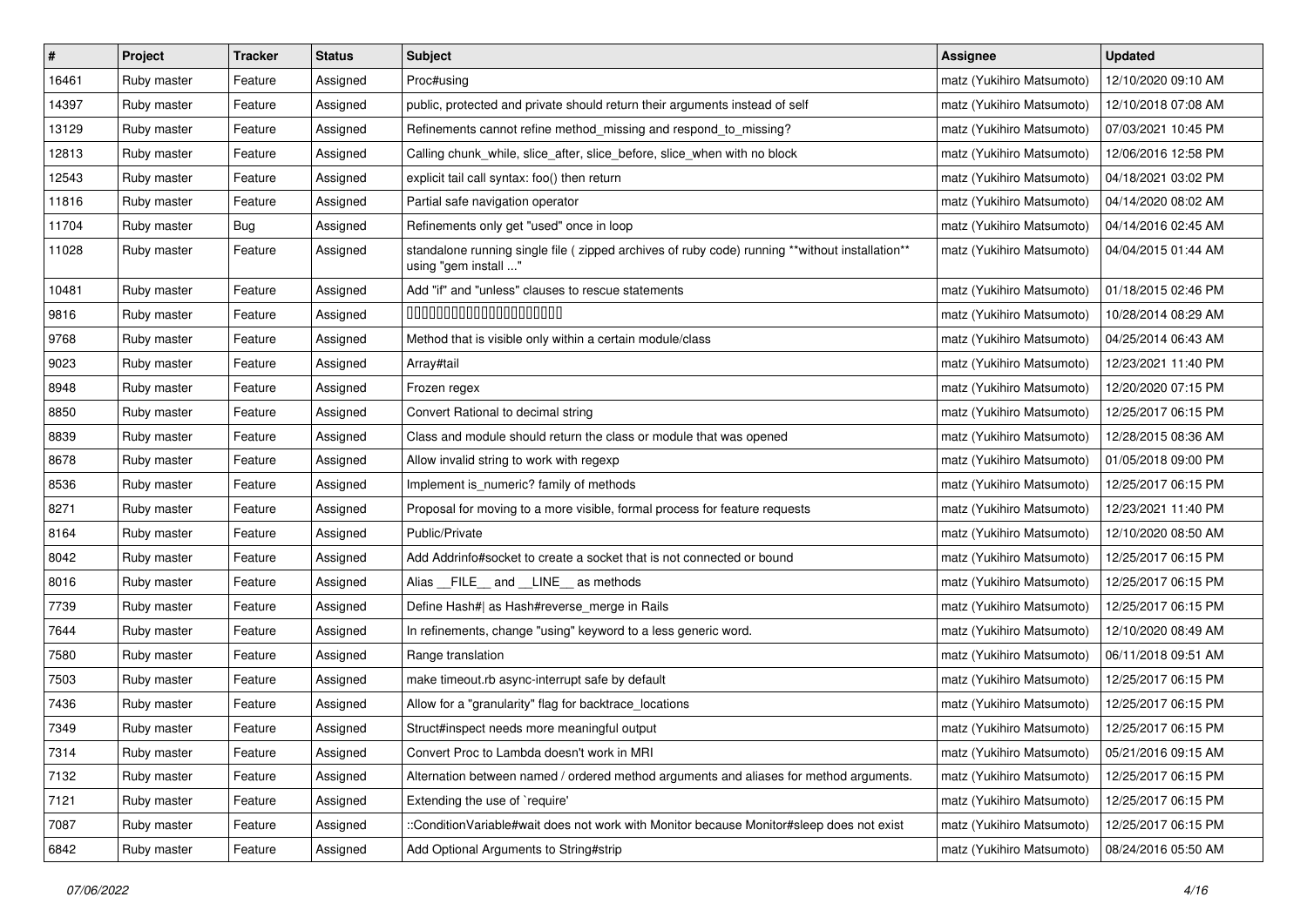| $\sharp$ | Project     | Tracker | <b>Status</b> | <b>Subject</b>                                                                                                   | <b>Assignee</b>           | <b>Updated</b>      |
|----------|-------------|---------|---------------|------------------------------------------------------------------------------------------------------------------|---------------------------|---------------------|
| 6841     | Ruby master | Feature | Assigned      | Shorthand for Assigning Return Value of Method to Self                                                           | matz (Yukihiro Matsumoto) | 12/10/2020 08:53 AM |
| 6811     | Ruby master | Feature | Assigned      | File, Dir and FileUtils should have bang-versions of singleton methods that fails silently                       | matz (Yukihiro Matsumoto) | 12/25/2017 06:15 PM |
| 6810     | Ruby master | Feature | Assigned      | module A::B; end` is not equivalent to `module A; module B; end; end` with respect to constant<br>lookup (scope) | matz (Yukihiro Matsumoto) | 12/10/2020 09:22 AM |
| 6802     | Ruby master | Feature | Assigned      | String#scan should have equivalent yielding MatchData                                                            | matz (Yukihiro Matsumoto) | 12/25/2017 06:15 PM |
| 6671     | Ruby master | Feature | Assigned      | File.split_all and File.split_root                                                                               | matz (Yukihiro Matsumoto) | 12/25/2017 06:15 PM |
| 6648     | Ruby master | Feature | Assigned      | Provide a standard API for retrieving all command-line flags passed to Ruby                                      | matz (Yukihiro Matsumoto) | 12/25/2017 06:15 PM |
| 6611     | Ruby master | Feature | Assigned      | Comments requested on implementation of set_parse_func                                                           | matz (Yukihiro Matsumoto) | 12/25/2017 06:15 PM |
| 6596     | Ruby master | Feature | Assigned      | New method `Array#indexes`                                                                                       | matz (Yukihiro Matsumoto) | 07/29/2020 01:41 AM |
| 6594     | Ruby master | Feature | Assigned      | Integrated Functor                                                                                               | matz (Yukihiro Matsumoto) | 12/10/2020 08:53 AM |
| 6452     | Ruby master | Feature | Assigned      | Allow extend to override class methods                                                                           | matz (Yukihiro Matsumoto) | 12/10/2020 08:53 AM |
| 6445     | Ruby master | Feature | Assigned      | request for default length/position on string index                                                              | matz (Yukihiro Matsumoto) | 12/25/2017 06:15 PM |
| 6413     | Ruby master | Feature | Assigned      | Make Dir.entries default to Dir.entries(Dir.pwd)                                                                 | matz (Yukihiro Matsumoto) | 12/25/2017 06:15 PM |
| 6376     | Ruby master | Feature | Assigned      | Feature lookup and checking if feature is loaded                                                                 | matz (Yukihiro Matsumoto) | 12/25/2017 06:15 PM |
| 6354     | Ruby master | Feature | Assigned      | Remove escape (break/return/redo/next support) from class/module scope                                           | matz (Yukihiro Matsumoto) | 12/25/2017 06:15 PM |
| 6337     | Ruby master | Feature | Assigned      | FileUtils#sync                                                                                                   | matz (Yukihiro Matsumoto) | 12/25/2017 06:15 PM |
| 6317     | Ruby master | Feature | Assigned      | Range#cover?000000Range00000000000000000000                                                                      | matz (Yukihiro Matsumoto) | 12/25/2017 06:15 PM |
| 6309     | Ruby master | Feature | Assigned      | Add a reference queue for weak references                                                                        | matz (Yukihiro Matsumoto) | 08/23/2020 09:07 PM |
| 6308     | Ruby master | Feature | Assigned      | Eliminate delegation from WeakRef                                                                                | matz (Yukihiro Matsumoto) | 12/23/2021 11:40 PM |
| 6293     | Ruby master | Feature | Assigned      | new queue / blocking queues                                                                                      | matz (Yukihiro Matsumoto) | 12/25/2017 06:15 PM |
| 6277     | Ruby master | Feature | Assigned      | Hash#convert key                                                                                                 | matz (Yukihiro Matsumoto) | 12/25/2017 06:15 PM |
| 5970     | Ruby master | Feature | Assigned      | Add Enumerable#join with same semantics as Array#join                                                            | matz (Yukihiro Matsumoto) | 12/25/2017 06:15 PM |
| 5945     | Ruby master | Feature | Assigned      | Add the ability to mark a at_exit as process-local.                                                              | matz (Yukihiro Matsumoto) | 10/10/2018 08:29 AM |
| 5825     | Ruby master | Feature | Assigned      | Sweet instance var assignment in the object initializer                                                          | matz (Yukihiro Matsumoto) | 12/10/2020 08:53 AM |
| 5781     | Ruby master | Feature | Assigned      | Query attributes (attribute methods ending in `?` mark)                                                          | matz (Yukihiro Matsumoto) | 01/10/2020 06:34 AM |
| 5749     | Ruby master | Feature | Assigned      | new method String#match_all needed                                                                               | matz (Yukihiro Matsumoto) | 12/25/2017 06:15 PM |
| 5741     | Ruby master | Feature | Assigned      | Secure Erasure of Passwords                                                                                      | matz (Yukihiro Matsumoto) | 12/25/2017 06:15 PM |
| 5643     | Ruby master | Feature | Assigned      | require/load options and binding option                                                                          | matz (Yukihiro Matsumoto) | 12/25/2017 06:15 PM |
| 5582     | Ruby master | Feature | Assigned      | Allow clone of singleton methods on a BasicObject                                                                | matz (Yukihiro Matsumoto) | 12/25/2017 06:15 PM |
| 5558     | Ruby master | Feature | Assigned      | String#% strange arity errors                                                                                    | matz (Yukihiro Matsumoto) | 12/25/2017 06:15 PM |
| 5456     | Ruby master | Feature | Assigned      | kernel#syscall() should be removed.                                                                              | matz (Yukihiro Matsumoto) | 12/10/2020 08:46 AM |
| 5445     | Ruby master | Feature | Assigned      | Need RUBYOPT - r before ARGV - r                                                                                 | matz (Yukihiro Matsumoto) | 12/25/2017 06:15 PM |
| 5389     | Ruby master | Feature | Assigned      | New method Enumerator#iterate                                                                                    | matz (Yukihiro Matsumoto) | 12/25/2017 06:15 PM |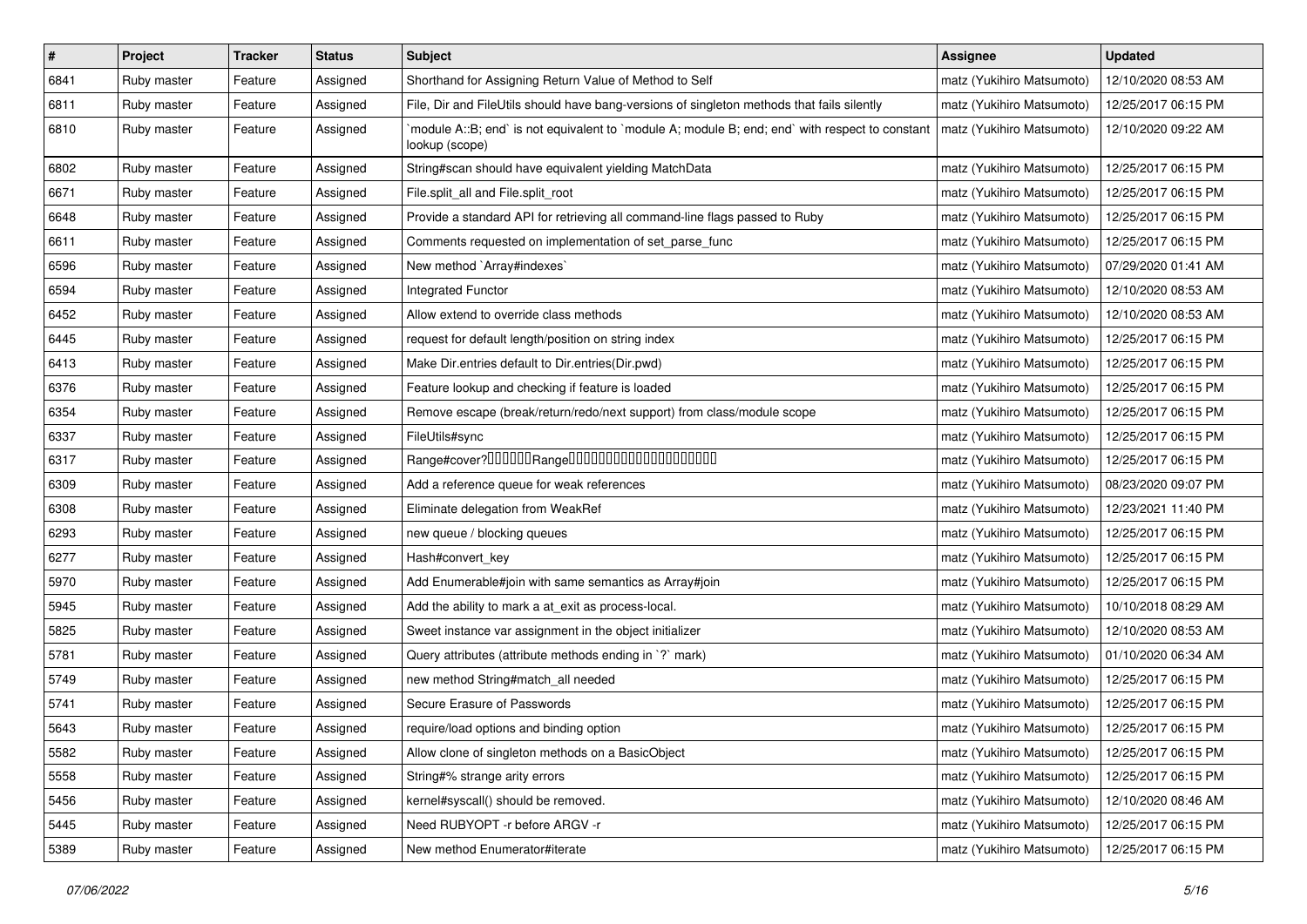| $\vert$ # | Project     | <b>Tracker</b> | <b>Status</b> | <b>Subject</b>                                                                                  | <b>Assignee</b>                     | <b>Updated</b>      |
|-----------|-------------|----------------|---------------|-------------------------------------------------------------------------------------------------|-------------------------------------|---------------------|
| 5129      | Ruby master | Feature        | Assigned      | Create a core class "FileArray" and make "ARGF" its instance                                    | matz (Yukihiro Matsumoto)           | 01/23/2018 02:02 PM |
| 5064      | Ruby master | Feature        | Assigned      | HTTP user-agent class                                                                           | matz (Yukihiro Matsumoto)           | 12/25/2017 06:15 PM |
| 5007      | Ruby master | Feature        | Assigned      | Proc#call_under: Unifying instance_eval and instance_exec                                       | matz (Yukihiro Matsumoto)           | 04/19/2018 07:57 AM |
| 4824      | Ruby master | Feature        | Assigned      | Provide method Kernel#executed?                                                                 | matz (Yukihiro Matsumoto)           | 03/05/2018 04:57 AM |
| 4818      | Ruby master | Feature        | Assigned      | Add method marshalable?                                                                         | matz (Yukihiro Matsumoto)           | 12/25/2017 06:15 PM |
| 4592      | Ruby master | Feature        | Assigned      | Tempfile0000000                                                                                 | matz (Yukihiro Matsumoto)           | 12/25/2017 06:14 PM |
| 4539      | Ruby master | Feature        | Assigned      | Array#zip_with                                                                                  | matz (Yukihiro Matsumoto)           | 11/28/2019 08:23 AM |
| 4521      | Ruby master | Feature        | Assigned      | NoMethodError#message may take very long to execute                                             | matz (Yukihiro Matsumoto)           | 12/25/2017 06:14 PM |
| 4514      | Ruby master | Feature        | Assigned      | #deep_clone and #deep_dup for Objects                                                           | matz (Yukihiro Matsumoto)           | 12/25/2017 06:14 PM |
| 12676     | Ruby master | Feature        | Assigned      | Significant performance increase, and code conciseness, for prime_division method in prime.rb   | marcandre (Marc-Andre<br>Lafortune) | 11/18/2016 03:46 PM |
| 4247      | Ruby master | Feature        | Assigned      | New features for Array#sample, Array#choice                                                     | mame (Yusuke Endoh)                 | 12/25/2017 06:14 PM |
| 18773     | Ruby master | Feature        | Assigned      | deconstruct to receive a range                                                                  | ktsj (Kazuki Tsujimoto)             | 07/04/2022 05:38 PM |
| 18408     | Ruby master | Feature        | Assigned      | Allow pattern match to set instance variables                                                   | ktsj (Kazuki Tsujimoto)             | 01/26/2022 07:07 PM |
| 17355     | Ruby master | Feature        | Assigned      | Using same set of names in or-patterns (pattern matching with $Foo(x)   Bar(x)$ )               | ktsj (Kazuki Tsujimoto)             | 09/13/2021 09:11 AM |
| 8782      | Ruby master | <b>Bug</b>     | Assigned      | Don't set rl_getc_function on editline                                                          | kouji (Kouji Takao)                 | 01/05/2018 09:00 PM |
| 7859      | Ruby master | <b>Bug</b>     | Assigned      | Readline: Incorrect arrow key behavior in vi_editing_mode insert mode with Readline 6.2         | kouji (Kouji Takao)                 | 12/25/2017 06:15 PM |
| 18034     | Ruby master | <b>Bug</b>     | Assigned      | Segmentation fault fiddle with `--enable-bundled-libffi` and macOS                              | kou (Kouhei Sutou)                  | 11/30/2021 07:39 AM |
| 17478     | Ruby master | <b>Bug</b>     | Assigned      | Ruby3.0 is slower than Ruby2.7.2 when parsing a large CSV file                                  | kou (Kouhei Sutou)                  | 11/24/2021 05:12 AM |
| 11269     | Ruby master | <b>Bug</b>     | Assigned      | ruby_init_setproctitle() should be called before require_libraries()                            | kosaki (Motohiro KOSAKI)            | 06/17/2015 03:01 AM |
| 7086      | Ruby master | Feature        | Assigned      | ConditionVariable#wait has meaningless return value                                             | kosaki (Motohiro KOSAKI)            | 12/25/2017 06:15 PM |
| 4464      | Ruby master | Feature        | Assigned      | [PATCH] add Fcntl::Flock object for easier use of POSIX file locks                              | kosaki (Motohiro KOSAKI)            | 12/25/2017 06:14 PM |
| 18572     | Ruby master | <b>Bug</b>     | Assigned      | Performance regression when invoking refined methods                                            | ko1 (Koichi Sasada)                 | 02/10/2022 12:48 AM |
| 18464     | Ruby master | <b>Bug</b>     | Assigned      | RUBY_INTERNAL_EVENT_NEWOBJ tracepoint causes an interpreter crash when combined<br>with Ractors | ko1 (Koichi Sasada)                 | 06/08/2022 08:25 AM |
| 18024     | Ruby master | Bug            | Assigned      | Ractor crashes when connections are closed in multiple Ractors                                  | ko1 (Koichi Sasada)                 | 12/14/2021 04:41 PM |
| 17998     | Ruby master | Bug            | Assigned      | ractor: process hanging (with ractors initialized, but not being used)                          | ko1 (Koichi Sasada)                 | 12/02/2021 08:17 PM |
| 17826     | Ruby master | Bug            | Assigned      | Ractor#take hangs if used in multiple Threads                                                   | ko1 (Koichi Sasada)                 | 12/15/2021 01:30 PM |
| 17679     | Ruby master | Bug            | Assigned      | Ractor incoming channel can consume unlimited resources                                         | ko1 (Koichi Sasada)                 | 06/30/2022 10:49 AM |
| 17678     | Ruby master | Bug            | Assigned      | Ractors do not restart after fork                                                               | ko1 (Koichi Sasada)                 | 03/09/2021 12:42 AM |
| 17677     | Ruby master | Bug            | Assigned      | Ractor crashes fork when blocking                                                               | ko1 (Koichi Sasada)                 | 03/09/2021 12:42 AM |
| 17676     | Ruby master | <b>Bug</b>     | Assigned      | Accessing ENV from Ractor raises IsolationError                                                 | ko1 (Koichi Sasada)                 | 03/09/2021 02:37 AM |
| 17593     | Ruby master | Feature        | Assigned      | load_iseq_eval should override the ISeq path                                                    | ko1 (Koichi Sasada)                 | 02/16/2021 08:27 AM |
| 17516     | Ruby master | <b>Bug</b>     | Assigned      | forking in a ractor causes Ruby to crash                                                        | ko1 (Koichi Sasada)                 | 11/30/2021 05:26 AM |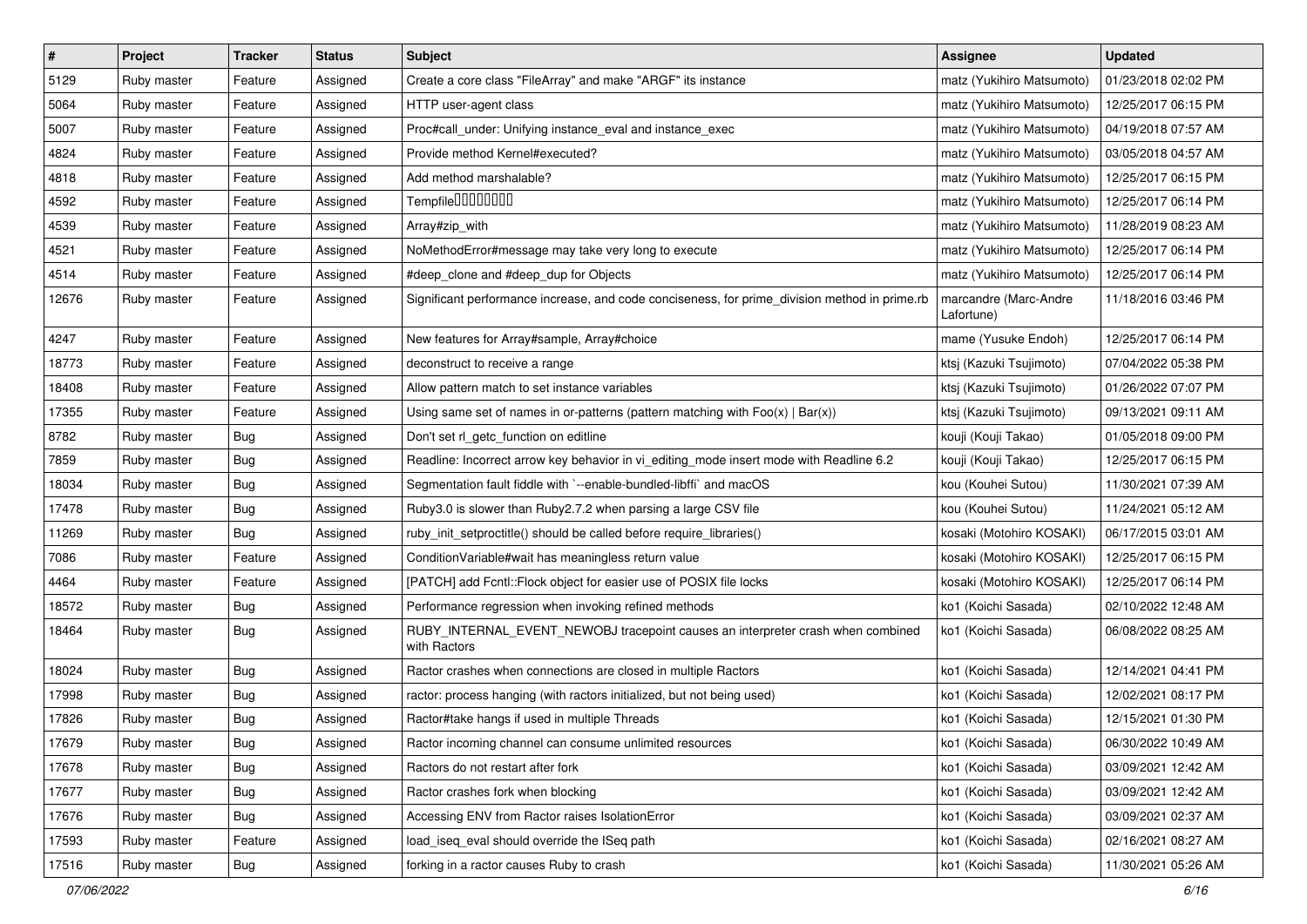| $\vert$ # | Project     | Tracker    | <b>Status</b> | <b>Subject</b>                                                                                                            | <b>Assignee</b>     | <b>Updated</b>      |
|-----------|-------------|------------|---------------|---------------------------------------------------------------------------------------------------------------------------|---------------------|---------------------|
| 17363     | Ruby master | Feature    | Assigned      | Timeouts                                                                                                                  | ko1 (Koichi Sasada) | 05/14/2022 09:06 AM |
| 17196     | Ruby master | Bug        | Assigned      | Segmentation Fault with Socket#close in Ractors                                                                           | ko1 (Koichi Sasada) | 03/20/2022 01:52 PM |
| 16819     | Ruby master | Bug        | Assigned      | Line reporting off by one when reporting line of a hash?                                                                  | ko1 (Koichi Sasada) | 06/16/2020 05:57 PM |
| 16776     | Ruby master | Bug        | Assigned      | Regression in coverage library                                                                                            | ko1 (Koichi Sasada) | 11/24/2021 07:26 AM |
| 16124     | Ruby master | Misc       | Assigned      | Let the transient heap belong to objspace                                                                                 | ko1 (Koichi Sasada) | 11/18/2019 08:48 AM |
| 16027     | Ruby master | Feature    | Assigned      | Update Ruby's dtrace / USDT API to match what is exposed via the TracePoint API                                           | ko1 (Koichi Sasada) | 08/03/2019 02:41 AM |
| 15939     | Ruby master | Feature    | Assigned      | Dump symbols reference to their fstr in ObjectSpace.dump()                                                                | ko1 (Koichi Sasada) | 08/08/2019 09:38 PM |
| 15878     | Ruby master | Feature    | Assigned      | Make exit faster by not running GC                                                                                        | ko1 (Koichi Sasada) | 07/29/2019 07:48 AM |
| 15499     | Ruby master | <b>Bug</b> | Assigned      | Breaking behavior on ruby 2.6: rb_thread_call_without_gvl doesn't invoke unblock_function<br>when used on the main thread | ko1 (Koichi Sasada) | 01/05/2021 02:24 AM |
| 14727     | Ruby master | Bug        | Assigned      | TestQueue#test_queue_with_trap always timeout on Windows10                                                                | ko1 (Koichi Sasada) | 05/01/2018 02:59 AM |
| 14607     | Ruby master | Bug        | Assigned      | Fix use of the rb_profile_frames start parameter                                                                          | ko1 (Koichi Sasada) | 06/09/2022 06:12 AM |
| 14090     | Ruby master | Bug        | Assigned      | TestGc#test_interrupt_in_finalizer`fails very rarely                                                                      | ko1 (Koichi Sasada) | 12/02/2021 07:24 PM |
| 13821     | Ruby master | Feature    | Assigned      | Allow fibers to be resumed across threads                                                                                 | ko1 (Koichi Sasada) | 02/15/2019 10:09 AM |
| 13388     | Ruby master | Feature    | Assigned      | gc.c: Add GC.get_parameters and .set_parameters                                                                           | ko1 (Koichi Sasada) | 03/30/2017 10:52 AM |
| 13252     | Ruby master | Feature    | Assigned      | C API for creating strings without copying                                                                                | ko1 (Koichi Sasada) | 04/17/2017 07:22 AM |
| 12020     | Ruby master | Feature    | Assigned      | Documenting Ruby memory model                                                                                             | ko1 (Koichi Sasada) | 12/23/2021 11:40 PM |
| 9755      | Ruby master | Feature    | Assigned      | Thread::Backtrace::Location#defined class                                                                                 | ko1 (Koichi Sasada) | 04/18/2014 09:22 AM |
| 8960      | Ruby master | Feature    | Assigned      | Add Exception#backtrace_locations                                                                                         | ko1 (Koichi Sasada) | 11/25/2016 02:15 PM |
| 8576      | Ruby master | Feature    | Assigned      | Add optimized method type for constant value methods                                                                      | ko1 (Koichi Sasada) | 12/25/2017 06:15 PM |
| 8263      | Ruby master | Feature    | Assigned      | Support discovering yield state of individual Fibers                                                                      | ko1 (Koichi Sasada) | 12/23/2021 11:40 PM |
| 7976      | Ruby master | Bug        | Assigned      | TracePoint call is at call point, not call site                                                                           | ko1 (Koichi Sasada) | 01/05/2018 09:00 PM |
| 6695      | Ruby master | Feature    | Assigned      | Configuration for Thread/Fiber creation                                                                                   | ko1 (Koichi Sasada) | 12/25/2017 06:15 PM |
| 6694      | Ruby master | Feature    | Assigned      | Thread.new without block.                                                                                                 | ko1 (Koichi Sasada) | 12/25/2017 06:15 PM |
| 4040      | Ruby master | Bug        | Assigned      | SystemStackError with Hash[*a] for Large _a_                                                                              | ko1 (Koichi Sasada) | 12/25/2017 06:14 PM |
| 3731      | Ruby master | Feature    | Assigned      | Easier Embedding API for Ruby                                                                                             | ko1 (Koichi Sasada) | 12/25/2017 06:14 PM |
| 2294      | Ruby master | Feature    | Assigned      | [PATCH] ruby_bind_stack() to embed Ruby in coroutine                                                                      | ko1 (Koichi Sasada) | 01/05/2018 09:00 PM |
| 15281     | Ruby master | Feature    | Assigned      | Speed up Set#intersect with size check.                                                                                   | knu (Akinori MUSHA) | 08/11/2020 02:43 AM |
| 13610     | Ruby master | Feature    | Assigned      | IPAddr doesn't provide helpful methods to get the subnet or IP address                                                    | knu (Akinori MUSHA) | 10/20/2017 01:13 AM |
| 11531     | Ruby master | <b>Bug</b> | Assigned      | IPAddr#== implements wrong logic                                                                                          | knu (Akinori MUSHA) | 12/29/2019 12:50 PM |
| 11527     | Ruby master | Feature    | Assigned      | IPAddr#mask_addr isn't a method                                                                                           | knu (Akinori MUSHA) | 11/07/2018 04:12 PM |
| 8047      | Ruby master | Feature    | Assigned      | IPAddr makes host address with netmask                                                                                    | knu (Akinori MUSHA) | 01/05/2018 09:00 PM |
| 3953      | Ruby master | Feature    | Assigned      | TCPSocket / UDPSocket do not accept IPAddr objects.                                                                       | knu (Akinori MUSHA) | 12/25/2017 06:14 PM |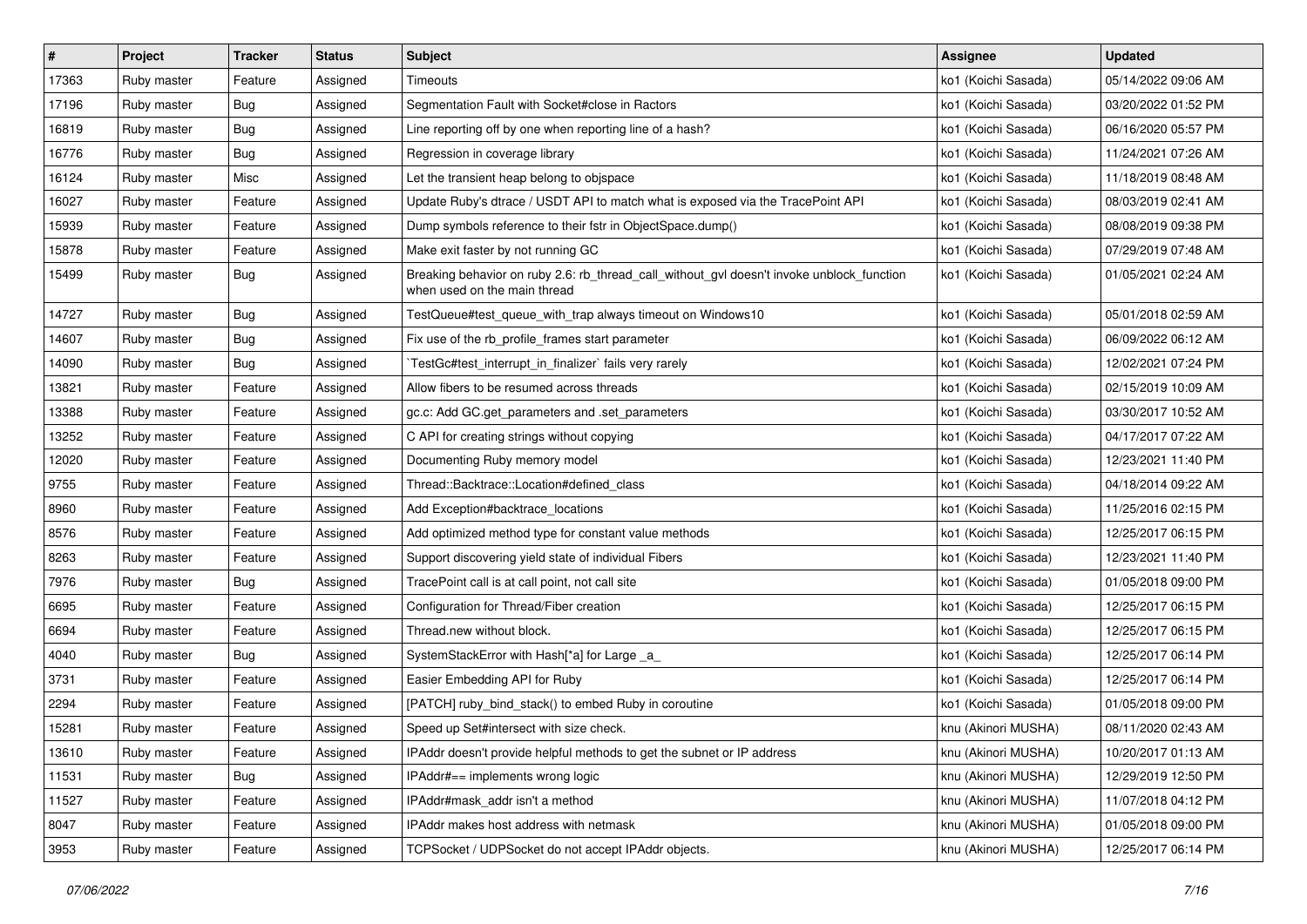| $\vert$ # | Project     | <b>Tracker</b> | <b>Status</b> | Subject                                                                                                                                                             | <b>Assignee</b>                   | <b>Updated</b>      |
|-----------|-------------|----------------|---------------|---------------------------------------------------------------------------------------------------------------------------------------------------------------------|-----------------------------------|---------------------|
| 18808     | Ruby master | Bug            | Assigned      | Cannot compile ruby 3.1.2 on powerpc64le-linux without disabling the jit features                                                                                   | k0kubun (Takashi Kokubun)         | 06/20/2022 10:40 AM |
| 18142     | Ruby master | <b>Bug</b>     | Assigned      | Segmentation fault with Ruby 3.0.2                                                                                                                                  | k0kubun (Takashi Kokubun)         | 09/02/2021 07:43 AM |
| 16694     | Ruby master | <b>Bug</b>     | Assigned      | JIT vs hardened GCC with PCH                                                                                                                                        | k0kubun (Takashi Kokubun)         | 02/02/2021 07:38 AM |
| 17720     | Ruby master | Misc           | Assigned      | Cirrus CI to check non-x86_64 architecture cases by own machines                                                                                                    | jaruga (Jun Aruga)                | 09/26/2021 10:24 AM |
| 17664     | Ruby master | <b>Bug</b>     | Assigned      | Behavior of sockets changed in Ruby 3.0 to non-blocking                                                                                                             | ioquatix (Samuel Williams)        | 07/12/2021 10:28 AM |
| 595       | Ruby master | <b>Bug</b>     | Assigned      | Fiber ignores ensure clause                                                                                                                                         | ioquatix (Samuel Williams)        | 12/29/2019 10:37 AM |
| 18790     | Ruby master | Bug            | Assigned      | cannot load such file -- digest (LoadError)                                                                                                                         | hsbt (Hiroshi SHIBATA)            | 06/06/2022 12:41 AM |
| 18571     | Ruby master | Feature        | Assigned      | Removed the bundled sources from release package after Ruby 3.2                                                                                                     | hsbt (Hiroshi SHIBATA)            | 03/28/2022 06:23 AM |
| 18381     | Ruby master | Bug            | Assigned      | Default vs Bundled gems                                                                                                                                             | hsbt (Hiroshi SHIBATA)            | 12/15/2021 11:09 AM |
| 18355     | Ruby master | <b>Bug</b>     | Assigned      | require("pathname") within rack application chnages behaviors of Pathname methods, such as<br>absolute?(), when there are two versions of 'pathname' gem installed. | hsbt (Hiroshi SHIBATA)            | 11/30/2021 08:01 AM |
| 18169     | Ruby master | Bug            | Assigned      | Local copies of gemified libraries are being released out of sync with their gems                                                                                   | hsbt (Hiroshi SHIBATA)            | 02/25/2022 05:40 PM |
| 16963     | Ruby master | Feature        | Assigned      | Remove English.rb from Ruby 2.8/3.0                                                                                                                                 | hsbt (Hiroshi SHIBATA)            | 06/19/2020 09:48 AM |
| 16951     | Ruby master | Bug            | Assigned      | Consistently referer dependencies                                                                                                                                   | hsbt (Hiroshi SHIBATA)            | 06/17/2021 06:15 AM |
| 16012     | Ruby master | Feature        | Assigned      | Add a (small) test-install suite?                                                                                                                                   | hsbt (Hiroshi SHIBATA)            | 07/30/2019 08:13 AM |
| 15550     | Ruby master | Bug            | Assigned      | Windows - gem bin files - can't run from bash shell                                                                                                                 | hsbt (Hiroshi SHIBATA)            | 03/20/2019 01:05 AM |
| 15487     | Ruby master | Misc           | Assigned      | Clarify default gems maintanance policy                                                                                                                             | hsbt (Hiroshi SHIBATA)            | 12/30/2018 08:42 PM |
| 14737     | Ruby master | Feature        | Assigned      | Split default gems into separate directory structure                                                                                                                | hsbt (Hiroshi SHIBATA)            | 09/02/2020 06:00 PM |
| 14679     | Ruby master | <b>Bug</b>     | Assigned      | StdLib gems should properly specify their dependencies                                                                                                              | hsbt (Hiroshi SHIBATA)            | 04/11/2018 01:14 PM |
| 13534     | Ruby master | Feature        | Assigned      | Checking installation results of default gems                                                                                                                       | hsbt (Hiroshi SHIBATA)            | 07/26/2018 02:16 AM |
| 13508     | Ruby master | Feature        | Assigned      | How remove/refactor code related mathn library.                                                                                                                     | hsbt (Hiroshi SHIBATA)            | 12/25/2017 06:15 PM |
| 12639     | Ruby master | Feature        | Assigned      | Speed up require in RubyGems by 5x                                                                                                                                  | hsbt (Hiroshi SHIBATA)            | 07/26/2018 02:12 AM |
| 10919     | Ruby master | , Bug          | Assigned      | [gem install] installs multipe platforms                                                                                                                            | hsbt (Hiroshi SHIBATA)            | 07/30/2019 07:44 AM |
| 9366      | Ruby master | Bug            | Assigned      | "make-j32 check TESTS=-j32" occasionally fails on rubygems/specification                                                                                            | hsbt (Hiroshi SHIBATA)            | 07/26/2018 02:13 AM |
| 6590      | Ruby master | Feature        | Assigned      | Dealing with bigdecimal, etc gems in JRuby                                                                                                                          | hsbt (Hiroshi SHIBATA)            | 05/15/2019 08:33 PM |
| 5617      | Ruby master | Feature        | Assigned      | Allow install RubyGems into dediceted directory                                                                                                                     | hsbt (Hiroshi SHIBATA)            | 05/16/2018 09:15 AM |
| 15628     | Ruby master | Feature        | Assigned      | init inetsock internal should fallback to IPv4 if IPv6 is unreachable                                                                                               | Glass_saga (Masaki<br>Matsushita) | 09/25/2020 05:42 AM |
| 7148      | Ruby master | Feature        | Assigned      | Improved Tempfile w/o DelegateClass                                                                                                                                 | Glass_saga (Masaki<br>Matsushita) | 03/27/2019 09:51 AM |
| 2631      | Ruby master | Feature        | Assigned      | Allow IO#reopen to take a block                                                                                                                                     | Glass_saga (Masaki<br>Matsushita) | 05/24/2018 01:22 PM |
| 18337     | Ruby master | Bug            | Assigned      | Ruby allows zero-width characters in identifiers                                                                                                                    | duerst (Martin Dürst)             | 11/24/2021 09:13 AM |
| 16842     | Ruby master | <b>Bug</b>     | Assigned      | inspect` prints the UTF-8 character U+0085 (NEXT LINE) verbatim even though it is not<br>printable                                                                  | duerst (Martin Dürst)             | 02/26/2021 05:43 AM |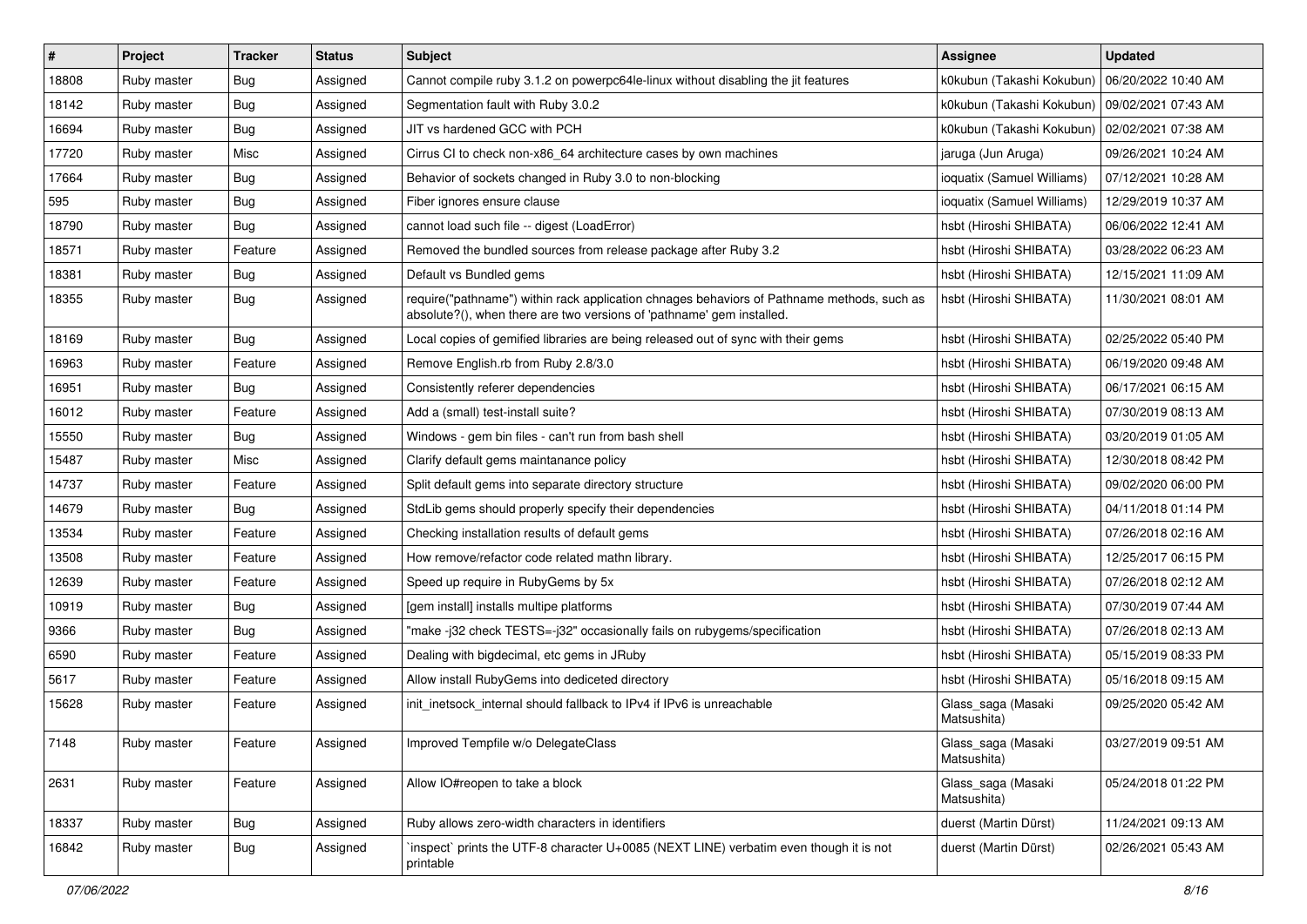| #     | Project     | <b>Tracker</b> | <b>Status</b> | <b>Subject</b>                                                                                              | <b>Assignee</b>       | <b>Updated</b>      |
|-------|-------------|----------------|---------------|-------------------------------------------------------------------------------------------------------------|-----------------------|---------------------|
| 13671 | Ruby master | Bug            | Assigned      | Regexp with lookbehind and case-insensitivity raises RegexpError only on strings with certain<br>characters | duerst (Martin Dürst) | 11/30/2021 04:42 AM |
| 6351  | Ruby master | Bug            | Assigned      | transcode table generator does not support multi characters of Unicode                                      | duerst (Martin Dürst) | 12/25/2017 06:15 PM |
| 18459 | Ruby master | Feature        | Assigned      | IRB autocomplete dropdown colour options                                                                    | aycabta (aycabta .)   | 01/05/2022 02:15 AM |
| 15371 | Ruby master | Feature        | Assigned      | <b>IRB with ARGV</b>                                                                                        | aycabta (aycabta .)   | 02/14/2020 11:35 AM |
| 14917 | Ruby master | Misc           | Assigned      | Add RDoc documents to tar ball                                                                              | aycabta (aycabta .)   | 07/21/2018 09:29 AM |
| 13604 | Ruby master | Feature        | Assigned      | Exposing alternative interface of readline                                                                  | aycabta (aycabta .)   | 01/20/2020 05:34 AM |
| 18450 | Ruby master | Feature        | Assigned      | Force break in prettyprint                                                                                  | akr (Akira Tanaka)    | 12/29/2021 02:02 PM |
| 17297 | Ruby master | Feature        | Assigned      | Feature: Introduce Pathname.mktmpdir                                                                        | akr (Akira Tanaka)    | 08/30/2021 06:51 AM |
| 17296 | Ruby master | Feature        | Assigned      | Feature: Pathname#chmod use FileUtils.chmod instead of File                                                 | akr (Akira Tanaka)    | 08/30/2021 06:51 AM |
| 17295 | Ruby master | Feature        | Assigned      | Feature: Create a directory and file with Pathname#touch                                                    | akr (Akira Tanaka)    | 09/28/2021 01:20 AM |
| 17294 | Ruby master | Feature        | Assigned      | Feature: Allow method chaining with Pathname#mkpath Pathname#rmtree                                         | akr (Akira Tanaka)    | 08/30/2021 06:52 AM |
| 16937 | Ruby master | Feature        | Assigned      | Add DNS over HTTP to Resolv                                                                                 | akr (Akira Tanaka)    | 12/10/2020 09:15 AM |
| 14922 | Ruby master | Feature        | Assigned      | Resolv getaddresses ignores AAAA records for IPv6                                                           | akr (Akira Tanaka)    | 11/13/2020 04:01 AM |
| 14066 | Ruby master | Feature        | Assigned      | Add CAA DNS RR on Resolv                                                                                    | akr (Akira Tanaka)    | 11/10/2017 06:50 AM |
| 13513 | Ruby master | Bug            | Assigned      | Resolv::DNS::Message.decode hangs after detecting truncation in UDP messages                                | akr (Akira Tanaka)    | 03/08/2021 11:35 PM |
| 13047 | Ruby master | Feature        | Assigned      | Use String literal instead of `String#+` for multiline pretty-printing of multiline strings                 | akr (Akira Tanaka)    | 02/22/2017 07:09 AM |
| 12497 | Ruby master | Feature        | Assigned      | GMP version of divmod may be slower                                                                         | akr (Akira Tanaka)    | 08/10/2016 03:11 AM |
| 11322 | Ruby master | Feature        | Assigned      | OpenUri: RuntimeError: HTTP redirection loop                                                                | akr (Akira Tanaka)    | 11/13/2020 03:52 AM |
| 10637 | Ruby master | Feature        | Assigned      | Puppet orchestration on vagrant fails with Error: Non-HTTP proxy URI                                        | akr (Akira Tanaka)    | 09/23/2020 10:23 PM |
| 10459 | Ruby master | Feature        | Assigned      | [PATCH] rfc3339 method for Time                                                                             | akr (Akira Tanaka)    | 05/21/2015 08:14 AM |
| 10129 | Ruby master | Feature        | Assigned      | More descriptive error message for failed net/http requests                                                 | akr (Akira Tanaka)    | 01/05/2018 09:01 PM |
| 8445  | Ruby master | Bug            | Assigned      | IO.open and IO#set_enconding does not support :fallback option                                              | akr (Akira Tanaka)    | 06/14/2022 06:02 AM |
| 7412  | Ruby master | Feature        | Assigned      | Pathname#relative_path_from does not support mixed directory separators on windows                          | akr (Akira Tanaka)    | 01/05/2018 09:00 PM |
| 7362  | Ruby master | Feature        | Assigned      | Adding Pathname#start_with?                                                                                 | akr (Akira Tanaka)    | 12/25/2017 06:15 PM |
| 3608  | Ruby master | Feature        | Assigned      | Enhancing Pathname#each_child to be lazy                                                                    | akr (Akira Tanaka)    | 12/25/2017 06:14 PM |
| 17882 | Ruby master | Bug            | Assigned      | bootstraptest/test_ractor.rb:224 segfaults on Cygwin                                                        | cruby-cygwin          | 05/19/2022 08:20 AM |
| 13999 | Ruby master | <b>Bug</b>     | Assigned      | Cygwin DDD ripper_state_lex.rb DDDDDDDD                                                                     | cruby-cygwin          | 05/19/2022 08:20 AM |
| 12506 | Ruby master | <b>Bug</b>     | Assigned      | On cygwin, Feature #5994 does not work                                                                      | cruby-cygwin          | 05/19/2022 08:20 AM |
| 12445 | Ruby master | Bug            | Assigned      | Testing TestIO#test_open_fifo_does_not_block_other_threads results in deadlock on cygwin                    | cruby-cygwin          | 05/19/2022 08:20 AM |
| 12444 | Ruby master | <b>Bug</b>     | Assigned      | Segmentation fault when running TestException#test_machine_stackoverflow on cygwin                          | cruby-cygwin          | 05/19/2022 08:20 AM |
| 12442 | Ruby master | <b>Bug</b>     | Assigned      | TestArgf#test_textmode fails on cygwin                                                                      | cruby-cygwin          | 05/19/2022 08:20 AM |
| 12656 | Ruby master | Feature        | Assigned      | Expand short paths with File.expand_path                                                                    | cruby-windows         | 01/31/2018 02:31 PM |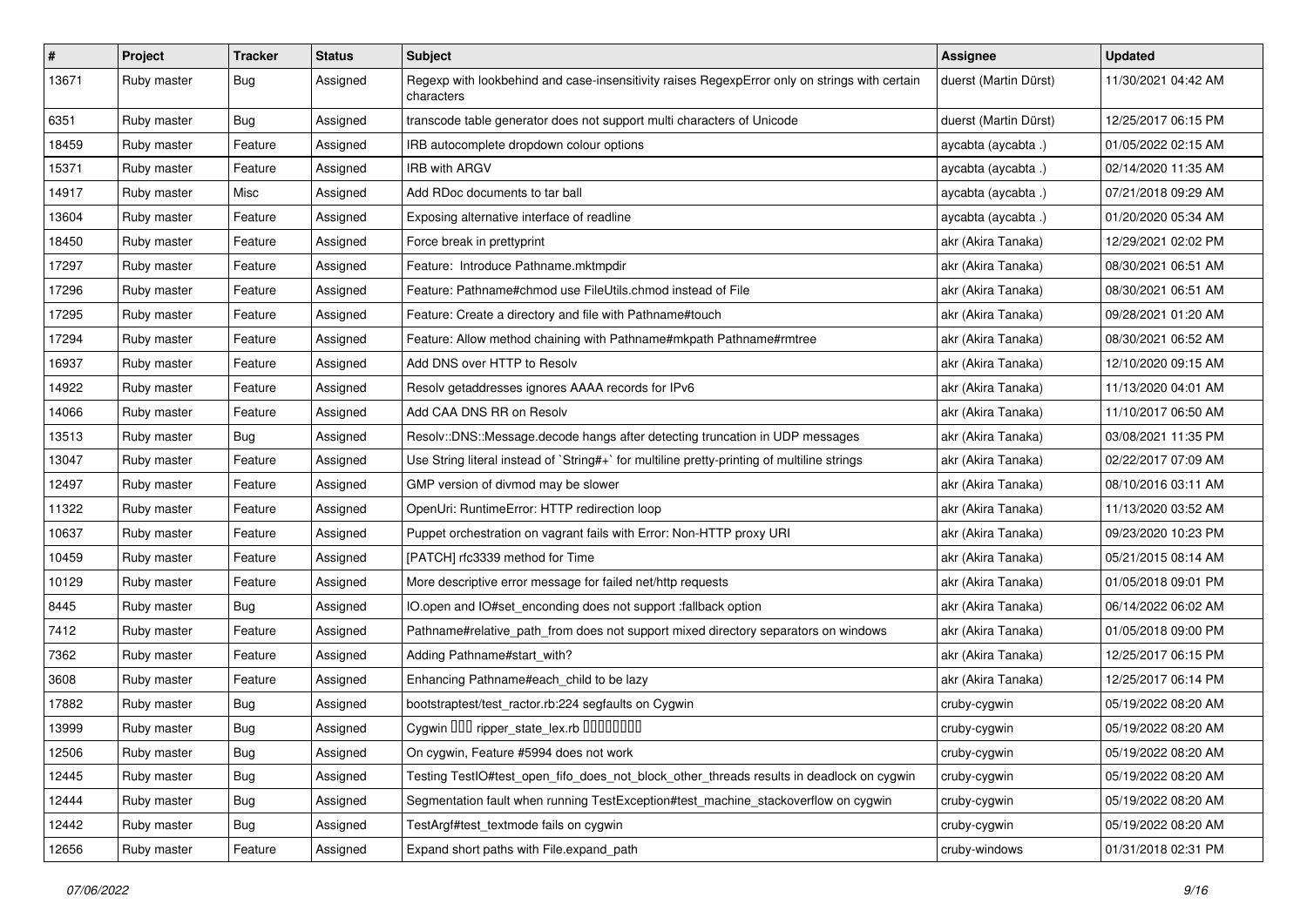| $\vert$ # | Project     | <b>Tracker</b> | <b>Status</b> | <b>Subject</b>                                                                   | Assignee      | <b>Updated</b>      |
|-----------|-------------|----------------|---------------|----------------------------------------------------------------------------------|---------------|---------------------|
| 12040     | Ruby master | Bug            | Assigned      | [Win32] File.stat fails on a mounted volume                                      | cruby-windows | 02/01/2016 08:13 AM |
| 9944      | Ruby master | Bug            | Assigned      | in ruby for windows in "system" a redirection to append a file works incorrectly | cruby-windows | 01/05/2018 09:00 PM |
| 8083      | Ruby master | Feature        | Assigned      | Exit status is limited to one-byte values which is invalid for Windows           | cruby-windows | 03/14/2013 08:26 PM |
| 7968      | Ruby master | Bug            | Assigned      | Poor UDPSocket#send performance in ruby 2.0.0 on windows                         | cruby-windows | 10/23/2017 12:23 AM |
| 1644      | Ruby master | Feature        | Assigned      | recv on inherited socket wrapped in TCPSocket does not read data, on Windows     | cruby-windows | 12/10/2020 08:45 AM |
| 18898     | Ruby master | Bug            | Open          | IO#set_encoding with invalid arguments leads to a segfault                       |               | 07/06/2022 02:31 AM |
| 18897     | Ruby master | Feature        | Open          | Add a new instruction for sending messages to ephemeral stack arrays             |               | 07/05/2022 10:11 PM |
| 18896     | Ruby master | <b>Bug</b>     | Open          | Shellwords.escape(nil) returns "empty" string                                    |               | 07/05/2022 07:51 PM |
| 18894     | Ruby master | Feature        | Open          | Object#make_shareable                                                            |               | 07/02/2022 11:42 PM |
| 18892     | Ruby master | Bug            | Open          | ARGF lineno starts from 2 when the file has shebang                              |               | 07/02/2022 06:11 AM |
| 18891     | Ruby master | Misc           | Open          | Expand tabs in C code                                                            |               | 07/06/2022 07:20 AM |
| 18888     | Ruby master | Misc           | Open          | Migrate ruby-lang.org mail services to Google Domains and Google Workspace       |               | 06/30/2022 09:14 PM |
| 18887     | Ruby master | Bug            | Open          | documentation for protected methods                                              |               | 06/29/2022 08:08 AM |
| 18885     | Ruby master | Feature        | Open          | Long lived fork advisory API (potential Copy on Write optimizations)             |               | 06/30/2022 09:27 AM |
| 18883     | Ruby master | Bug            | Open          | parse.y: trailing comma cannot coexist with star                                 |               | 06/28/2022 07:25 AM |
| 18880     | Ruby master | Bug            | Open          | IO#sysread on Windows does not validate arguments                                |               | 06/26/2022 04:26 PM |
| 18878     | Ruby master | Bug            | Open          | parse.y: Foo::Bar {} is inconsistently rejected                                  |               | 06/28/2022 03:38 AM |
| 18842     | Ruby master | Bug            | Open          | Ruby's Resolv library does not handle correctly the `NODATA` case                |               | 06/19/2022 05:39 PM |
| 18841     | Ruby master | Feature        | Open          | Proposal: autoload_relative                                                      |               | 06/19/2022 11:22 PM |
| 18840     | Ruby master | Misc           | Open          | Top-level #using and other methods docs                                          |               | 06/18/2022 07:12 PM |
| 18837     | Ruby master | Bug            | Open          | Not possible to evaluate expression with numbered parameters in it               |               | 06/17/2022 12:48 PM |
| 18836     | Ruby master | Misc           | Open          | DevMeeting-2022-07-21                                                            |               | 06/30/2022 03:26 AM |
| 18835     | Ruby master | Feature        | Open          | Add InstructionSequence#type method                                              |               | 06/16/2022 10:30 PM |
| 18832     | Ruby master | Feature        | Open          | Do not have class/module keywords consider ancestors of Object                   |               | 06/21/2022 05:50 AM |
| 18831     | Ruby master | Feature        | Open          | Block argument to `yield`                                                        |               | 06/18/2022 03:12 AM |
| 18826     | Ruby master | Bug            | Open          | Symbol#to_proc inconsistent, sometimes calls private methods                     |               | 06/16/2022 07:27 AM |
| 18825     | Ruby master | Feature        | Open          | Specialized instruction for "array literal $+$ `.hash`"                          |               | 06/14/2022 05:24 PM |
| 18822     | Ruby master | Feature        | Open          | Ruby lack a proper method to percent-encode strings for URIs (RFC 3986)          |               | 06/09/2022 02:42 PM |
| 18821     | Ruby master | Feature        | Open          | Expose Pattern Matching interfaces in core classes                               |               | 06/09/2022 07:24 AM |
| 18816     | Ruby master | Bug            | Open          | Ractor segfaulting MacOS 12.4 (aarch64 / M1 processor)                           |               | 06/13/2022 01:46 PM |
| 18815     | Ruby master | Feature        | Open          | instance_{eval,exec} vs Proc#>>                                                  |               | 06/02/2022 05:17 PM |
| 18814     | Ruby master | Feature        | Open          | Ractor: add method to query incoming message queue size                          |               | 06/30/2022 10:58 AM |
| 18812     | Ruby master | Feature        | Open          | Add ability to trace exit locations for YJIT                                     |               | 06/01/2022 02:42 PM |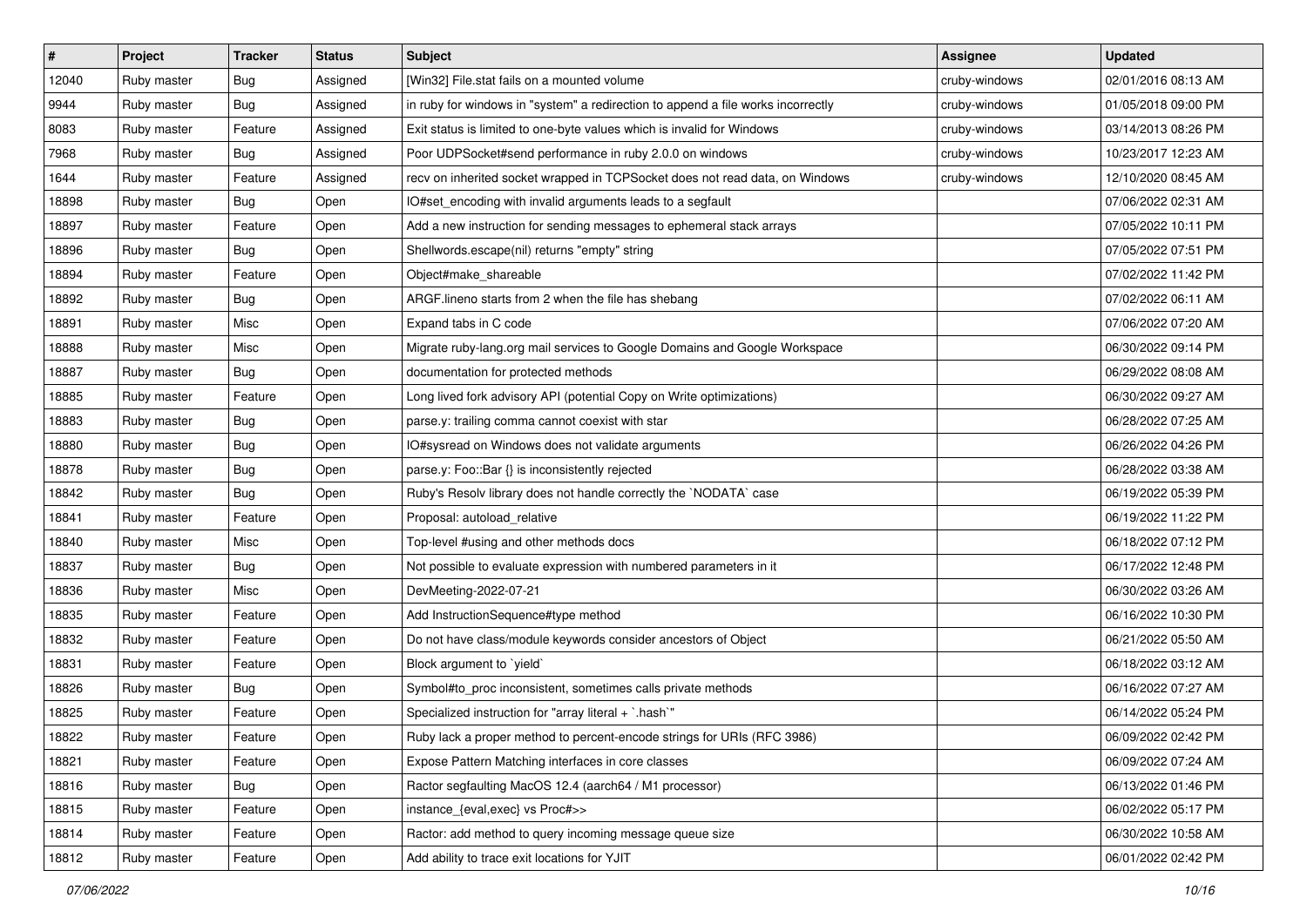| $\sharp$ | Project     | Tracker    | <b>Status</b> | <b>Subject</b>                                                                                                     | <b>Assignee</b> | <b>Updated</b>      |
|----------|-------------|------------|---------------|--------------------------------------------------------------------------------------------------------------------|-----------------|---------------------|
| 18809    | Ruby master | Feature    | Open          | Add Numeric#ceildiv                                                                                                |                 | 06/21/2022 06:21 PM |
| 18805    | Ruby master | <b>Bug</b> | Open          | IO::Buffer is inconsistent when returning a string from an empty buffer                                            |                 | 05/25/2022 12:45 PM |
| 18804    | Ruby master | Bug        | Open          | Invalid line number for putnil instruction                                                                         |                 | 05/25/2022 09:22 AM |
| 18799    | Ruby master | Bug        | Open          | Refinement#import_methods vs attr_reader                                                                           |                 | 05/25/2022 06:50 AM |
| 18798    | Ruby master | Feature    | Open          | 'UnboundMethod#==' with inherited classes                                                                          |                 | 05/25/2022 12:32 AM |
| 18797    | Ruby master | Bug        | Open          | Third argument to Regexp.new is a bit broken                                                                       |                 | 05/23/2022 10:11 AM |
| 18796    | Ruby master | Bug        | Open          | GC compaction gets stuck on Mac OS when a debugger is attached                                                     |                 | 06/08/2022 08:25 AM |
| 18795    | Ruby master | Bug        | Open          | Verbose GC debug output with -DRGENGC_DEBUG=5 causes a crash                                                       |                 | 06/08/2022 08:24 AM |
| 18794    | Ruby master | Bug        | Open          | Windows - intermittent SEGV TestObjSpace#test_reachable_objects_during_iteration                                   |                 | 06/30/2022 11:13 PM |
| 18789    | Ruby master | Bug        | Open          | make test-bundled-gems failed after make install                                                                   |                 | 05/18/2022 01:01 AM |
| 18784    | Ruby master | <b>Bug</b> | Open          | FileUtils.rm f and FileUtils.rm rf should not mask exceptions                                                      |                 | 05/16/2022 09:04 AM |
| 18783    | Ruby master | Bug        | Open          | OptionParser should recognize "-" as an optional argument                                                          |                 | 05/19/2022 12:15 AM |
| 18782    | Ruby master | Bug        | Open          | Race conditions in autoload when loading the same feature with multiple threads.                                   |                 | 05/18/2022 09:22 PM |
| 18780    | Ruby master | Bug        | Open          | Incorrect binding receiver for C API rb_eval_string()                                                              |                 | 06/15/2022 12:14 AM |
| 18776    | Ruby master | Feature    | Open          | <b>Object Shapes</b>                                                                                               |                 | 05/13/2022 01:11 AM |
| 18774    | Ruby master | Feature    | Open          | Add Queue#pop(timeout:)                                                                                            |                 | 05/20/2022 12:27 AM |
| 18770    | Ruby master | Bug        | Open          | Inconsistent behavior of IO/StringIO's each methods when called with nil as a separator, limit<br>and chomp: true  |                 | 06/06/2022 05:38 PM |
| 18768    | Ruby master | Bug        | Open          | Inconsistent behavior of IO, StringIO and String each_line methods when return paragraph and<br>chomp: true passed |                 | 06/10/2022 03:46 PM |
| 18767    | Ruby master | Bug        | Open          | IO.foreach hangs up when passes limit=0                                                                            |                 | 06/18/2022 02:56 AM |
| 18764    | Ruby master | Bug        | Open          | Build Error when Using msys2-mingw64 and Ruby 3.2                                                                  |                 | 05/10/2022 06:48 AM |
| 18763    | Ruby master | Bug        | Open          | The configure option "--with-openssl-dir" has lower precedence than pkg-config                                     |                 | 05/11/2022 11:39 AM |
| 18762    | Ruby master | Feature    | Open          | Add an Array#undigits that compliments Integer#digits                                                              |                 | 05/03/2022 08:08 PM |
| 18760    | Ruby master | Bug        | Open          | Ractors vs "skynet" microbenchmark                                                                                 |                 | 05/02/2022 11:36 PM |
| 18759    | Ruby master | Bug        | Open          | snapshot-ruby_2_7: test failure on macos-12                                                                        |                 | 04/28/2022 12:18 AM |
| 18758    | Ruby master | Bug        | Open          | Ruby fails to build on M1 Mac when x86 Homebrew is installed                                                       |                 | 04/28/2022 03:19 PM |
| 18757    | Ruby master | Feature    | Open          | Introduce %R percent literal for anchored regular expression patterns                                              |                 | 04/27/2022 05:30 PM |
| 18751    | Ruby master | Bug        | Open          | Regression on master for Method#== when comparing public with private method                                       |                 | 05/18/2022 01:27 AM |
| 18743    | Ruby master | <b>Bug</b> | Open          | Enumerator#next / peek re-use each others stacktraces                                                              |                 | 04/19/2022 02:42 PM |
| 18740    | Ruby master | <b>Bug</b> | Open          | Use of rightward assignment changes line number needed for line-targeted TracePoint                                |                 | 04/27/2022 09:56 AM |
| 18738    | Ruby master | <b>Bug</b> | Open          | IRB can't recognize heredoc after words                                                                            |                 | 04/18/2022 12:00 AM |
| 18737    | Ruby master | Bug        | Open          | Windows 'require' is case independent                                                                              |                 | 04/22/2022 06:18 PM |
| 18736    | Ruby master | Feature    | Open          | self-p for method chain                                                                                            |                 | 04/15/2022 11:09 AM |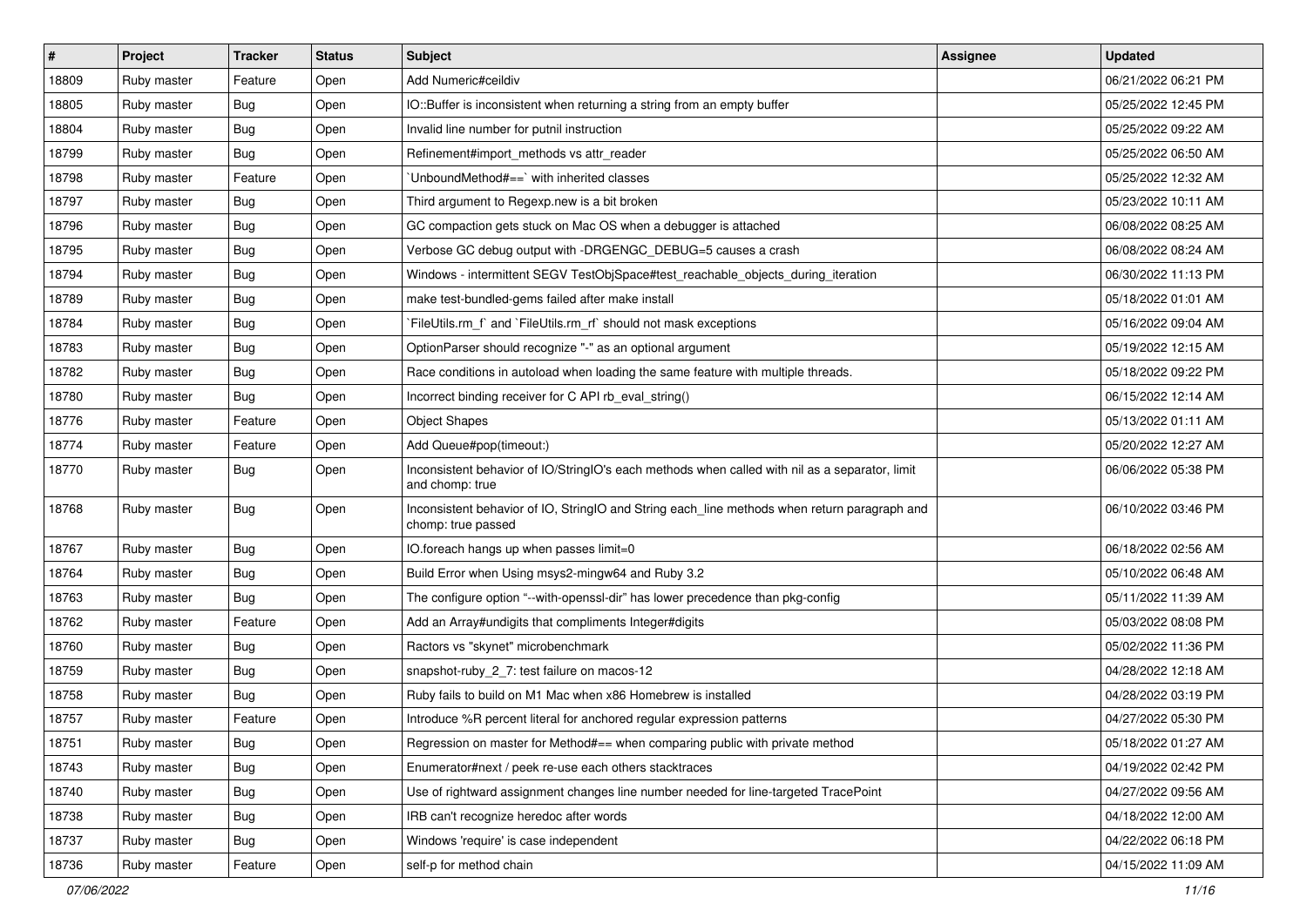| #     | Project     | <b>Tracker</b> | <b>Status</b> | Subject                                                                                                 | Assignee | <b>Updated</b>      |
|-------|-------------|----------------|---------------|---------------------------------------------------------------------------------------------------------|----------|---------------------|
| 18733 | Ruby master | Bug            | Open          | Ruby GC problems cause performance issue with Ractor                                                    |          | 04/15/2022 09:13 AM |
| 18731 | Ruby master | Bug            | Open          | Parallel test-all sometimes does not run at all some tests                                              |          | 04/23/2022 12:58 PM |
| 18725 | Ruby master | Misc           | Open          | IO#write and IO#wait writable block for write pipe if read pipe is closed in other thread on<br>OpenBSD |          | 04/13/2022 11:20 PM |
| 18690 | Ruby master | Feature        | Open          | Allow `Kernel#then` to take arguments                                                                   |          | 05/10/2022 06:16 PM |
| 18686 | Ruby master | Bug            | Open          | Regexp supporting unexpected age properties in Ruby < 3.2                                               |          | 04/08/2022 06:52 PM |
| 18685 | Ruby master | Feature        | Open          | Enumerator.product: Cartesian product of enumerables                                                    |          | 04/26/2022 07:02 AM |
| 18683 | Ruby master | Feature        | Open          | Allow to create hashes with a specific capacity.                                                        |          | 04/22/2022 02:34 PM |
| 18678 | Ruby master | Bug            | Open          | Crash on Mac - vm_call0_cfunc_with_frame                                                                |          | 05/26/2022 05:40 PM |
| 18675 | Ruby master | Feature        | Open          | Add new exception class for resolv timeouts                                                             |          | 04/01/2022 11:22 PM |
| 18674 | Ruby master | Bug            | Open          | Build failure `make up` with WSL2                                                                       |          | 04/01/2022 08:51 AM |
| 18668 | Ruby master | Feature        | Open          | Merge `io-nonblock` gems into core                                                                      |          | 04/21/2022 10:02 AM |
| 18661 | Ruby master | Bug            | Open          | Net::HTTP behavior changed between 2.6 and 3.1 on windows.                                              |          | 03/25/2022 01:57 PM |
| 18659 | Ruby master | Feature        | Open          | Create a Binding at the time of an exception and make it available to Rescue                            |          | 03/25/2022 10:55 AM |
| 18657 | Ruby master | Bug            | Open          | IRB raises exception when stdout is a pipe                                                              |          | 06/08/2022 03:34 PM |
| 18647 | Ruby master | Feature        | Open          | Non-recursive option for iseg-targeted Tracepoints in ruby 2.6+                                         |          | 03/18/2022 09:41 AM |
| 18644 | Ruby master | Feature        | Open          | Coerce anything callable to a Proc                                                                      |          | 06/18/2022 05:28 PM |
| 18642 | Ruby master | Feature        | Open          | Named ripper fields                                                                                     |          | 05/12/2022 01:37 PM |
| 18640 | Ruby master | Feature        | Open          | default empty string argument for `String#sub` and `String#sub!`, e.g. `"hello".sub("I")`               |          | 03/19/2022 02:33 AM |
| 18630 | Ruby master | Feature        | Open          | Introduce general `IO#timeout` and `IO#timeout=`for all (non-)blocking operations.                      |          | 04/21/2022 09:36 AM |
| 18622 | Ruby master | Bug            | Open          | const_get still looks in Object, while lexical constant lookup no longer does                           |          | 04/22/2022 11:26 AM |
| 18617 | Ruby master | Feature        | Open          | Allow multiples keys in Hash#[] acting like Hash#dig                                                    |          | 03/10/2022 01:36 PM |
| 18616 | Ruby master | <b>Bug</b>     | Open          | Error with clang(1) on MacOS due to _declspec()                                                         |          | 03/09/2022 10:50 AM |
| 18608 | Ruby master | Bug            | Open          | `require': cannot load such file -- ripper (LoadError) after `make distclean`                           |          | 05/27/2022 04:10 AM |
| 18605 | Ruby master | Bug            | Open          | Fails to run on (newer) 32bit Windows with ucrt                                                         |          | 04/01/2022 07:52 AM |
| 18603 | Ruby master | Feature        | Open          | Allow syntax like obj.method(arg)=value                                                                 |          | 02/27/2022 05:04 PM |
| 18597 | Ruby master | Feature        | Open          | Strings need a named method like 'dup' that doesn't duplicate if receiver is mutable                    |          | 02/26/2022 11:56 PM |
| 18594 | Ruby master | Feature        | Open          | Add a #to h method on URI::Generic                                                                      |          | 03/31/2022 01:18 PM |
| 18593 | Ruby master | Feature        | Open          | Add back URI.escape                                                                                     |          | 02/18/2022 07:45 PM |
| 18587 | Ruby master | Misc           | Open          | What was the reason behind Ruby choosing SipHash for Hash?                                              |          | 02/17/2022 12:02 AM |
| 18583 | Ruby master | Feature        | Open          | Pattern-matching: API for custom unpacking strategies?                                                  |          | 03/17/2022 01:10 PM |
| 18580 | Ruby master | <b>Bug</b>     | Open          | Range#include? inconsistency for beginless String ranges                                                |          | 03/09/2022 10:22 PM |
| 18576 | Ruby master | Feature        | Open          | Rename `ASCII-8BIT` encoding to `BINARY`                                                                |          | 03/17/2022 03:06 PM |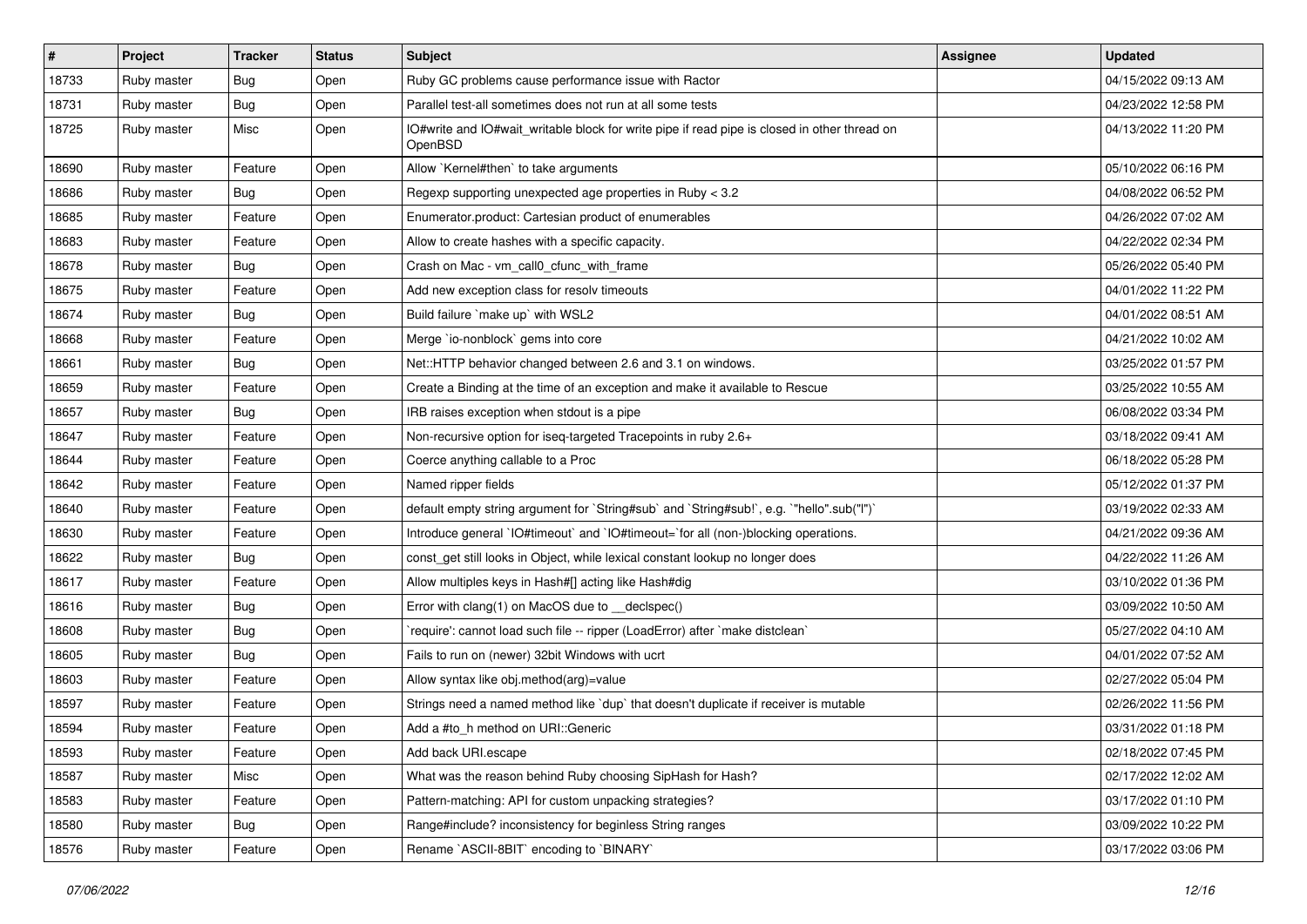| #     | Project     | Tracker    | <b>Status</b> | Subject                                                                                                        | <b>Assignee</b> | <b>Updated</b>      |
|-------|-------------|------------|---------------|----------------------------------------------------------------------------------------------------------------|-----------------|---------------------|
| 18573 | Ruby master | Feature    | Open          | Object#pack1                                                                                                   |                 | 02/08/2022 08:51 AM |
| 18568 | Ruby master | Feature    | Open          | Explore lazy RubyGems boot to reduce need for --disable-gems                                                   |                 | 02/17/2022 07:15 AM |
| 18559 | Ruby master | Feature    | Open          | Allocation tracing: Objects created by the parser are attributed to Kernel.require                             |                 | 06/28/2022 12:21 PM |
| 18554 | Ruby master | Feature    | Open          | Move unicode_normalize to a default gem                                                                        |                 | 01/31/2022 05:51 PM |
| 18551 | Ruby master | Feature    | Open          | Make Range#reverse_each to raise an exception if endless                                                       |                 | 01/28/2022 11:13 PM |
| 18518 | Ruby master | Bug        | Open          | NoMemoryError + [FATAL] failed to allocate memory for twice 1 << large                                         |                 | 01/28/2022 01:40 PM |
| 18515 | Ruby master | Feature    | Open          | Add Range#reverse_each implementation for performance                                                          |                 | 01/31/2022 02:23 AM |
| 18510 | Ruby master | Bug        | Open          | Unexpected waiting for console when starting ruby on windows                                                   |                 | 01/23/2022 02:53 PM |
| 18507 | Ruby master | Bug        | Open          | Incorrect target_os detection in configure script                                                              |                 | 01/25/2022 08:57 AM |
| 18506 | Ruby master | Bug        | Open          | make and make install rebuild items every time unnecessarily - sometimes causing races in<br>parallel installs |                 | 01/21/2022 01:46 PM |
| 18498 | Ruby master | Feature    | Open          | Introduce a public WeakKeysMap that compares by equality                                                       |                 | 02/20/2022 04:06 PM |
| 18494 | Ruby master | Feature    | Open          | [RFC] ENV["RUBY_GC_"]= changes GC parameters dynamically                                                       |                 | 01/17/2022 11:15 PM |
| 18492 | Ruby master | Bug        | Open          | 'rb_rescue2' inside 'rb_protect' segfaults on Windows                                                          |                 | 01/14/2022 03:17 PM |
| 18478 | Ruby master | Feature    | Open          | Module#constant pairs                                                                                          |                 | 01/11/2022 07:55 PM |
| 18477 | Ruby master | Feature    | Open          | Float#sqrt and Integer#sqrt                                                                                    |                 | 01/11/2022 07:34 PM |
| 18476 | Ruby master | Bug        | Open          | Call to require stuck forever after receiving EAGAIN on writev when running with zeus                          |                 | 02/28/2022 02:55 PM |
| 18473 | Ruby master | Bug        | Open          | Raw data in Socket:: Option#inspect on Amazon Linux 2                                                          |                 | 01/11/2022 02:13 PM |
| 18472 | Ruby master | Bug        | Open          | rb_w32_map_errno is not found on Ruby-3.1.0                                                                    |                 | 01/13/2022 09:59 AM |
| 18463 | Ruby master | Feature    | Open          | Random number generation with xoshiro                                                                          |                 | 02/13/2022 09:12 AM |
| 18462 | Ruby master | Feature    | Open          | Proposal to merge WASI based WebAssembly support                                                               |                 | 03/24/2022 03:05 AM |
| 18457 | Ruby master | Bug        | Open          | ruby 2.7.5 fiddle/types.rb use uint32_t but fiddle/cparser.rb lacks uint32_t                                   |                 | 01/03/2022 01:00 PM |
| 18456 | Ruby master | Bug        | Open          | rdoc non-determinism: module includes can be added once or twice to generated .ri                              |                 | 01/01/2022 11:16 PM |
| 18455 | Ruby master | Bug        | Open          | IO#close` has poor performance and difficult to understand semantics.                                          |                 | 04/04/2022 02:02 AM |
| 18454 | Ruby master | Bug        | Open          | YJIT slowing down key Discourse benchmarks                                                                     |                 | 01/04/2022 08:45 AM |
| 18444 | Ruby master | Bug        | Open          | Trapped TSTP causes a locking deadlock in 3.0.3 onward                                                         |                 | 05/26/2022 10:29 PM |
| 18440 | Ruby master | Feature    | Open          | YJIT is enabled if any YJIT tuning options are set                                                             |                 | 12/30/2021 08:17 PM |
| 18438 | Ruby master | Feature    | Open          | Add `Exception#additional_message` to show additional error information                                        |                 | 02/07/2022 02:55 AM |
| 18435 | Ruby master | <b>Bug</b> | Open          | Calling `protected` on ancestor method changes result of `instance_methods(false)`                             |                 | 06/09/2022 10:23 AM |
| 18429 | Ruby master | <b>Bug</b> | Open          | Configure ruby-3.0.3 on Solaris 10 Unknown keyword 'URL' in './ruby.tmp.pc'                                    |                 | 01/18/2022 09:15 PM |
| 18423 | Ruby master | Feature    | Open          | Installing stable versions like 3.0.3 from source generates fatal error by make                                |                 | 12/23/2021 11:44 PM |
| 18420 | Ruby master | Misc       | Open          | Question about how to handle IO.pipe reader and writer when forking                                            |                 | 12/22/2021 12:04 AM |
| 18418 | Ruby master | Feature    | Open          | Add Net::HTTP#security_level=                                                                                  |                 | 12/19/2021 11:58 AM |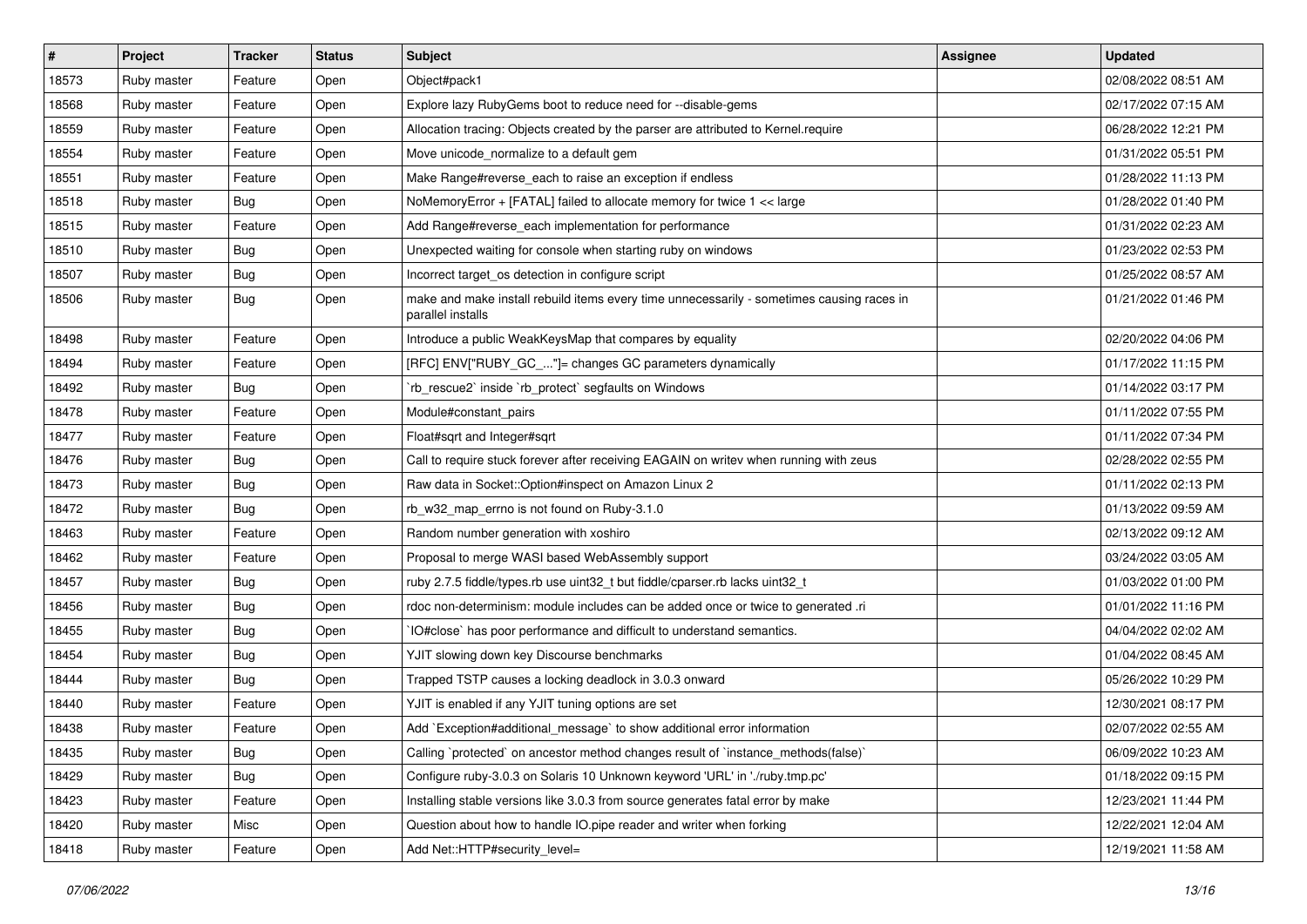| $\vert$ # | Project     | Tracker    | <b>Status</b> | Subject                                                                                                                                    | <b>Assignee</b> | <b>Updated</b>      |
|-----------|-------------|------------|---------------|--------------------------------------------------------------------------------------------------------------------------------------------|-----------------|---------------------|
| 18413     | Ruby master | Bug        | Open          | Segfault in `ripper/lexer.rb`                                                                                                              |                 | 12/17/2021 04:49 PM |
| 18412     | Ruby master | Bug        | Open          | Segfault in test ractor.rb                                                                                                                 |                 | 12/17/2021 04:23 AM |
| 18411     | Ruby master | Feature    | Open          | Introduce `Fiber.blocking` for disabling scheduler.                                                                                        |                 | 12/23/2021 05:10 PM |
| 18410     | Ruby master | Feature    | Open          | Proposal to make inspect include underscores on numerics                                                                                   |                 | 12/16/2021 09:07 AM |
| 18404     | Ruby master | Misc       | Open          | 3.1 documentation problems tracking ticket                                                                                                 |                 | 12/24/2021 03:59 PM |
| 18402     | Ruby master | Feature    | Open          | <b>Argument Labels</b>                                                                                                                     |                 | 01/31/2022 06:14 PM |
| 18401     | Ruby master | Feature    | Open          | Rework `require_relative` to add the "current path" on `\$LOAD_PATH`                                                                       |                 | 12/09/2021 05:41 PM |
| 18396     | Ruby master | Bug        | Open          | An unexpected "hash value omission" syntax error when without parentheses call expr follows                                                |                 | 03/29/2022 09:58 PM |
| 18395     | Ruby master | Feature    | Open          | Introduce Array#subtract! for performance                                                                                                  |                 | 12/08/2021 04:42 PM |
| 18393     | Ruby master | Bug        | Open          | TestReadline#test_interrupt_in_other_thread fails on armv7hl                                                                               |                 | 12/07/2021 02:03 PM |
| 18384     | Ruby master | Feature    | Open          | Pattern Match Object                                                                                                                       |                 | 05/07/2022 06:01 PM |
| 18380     | Ruby master | Bug        | Open          | TestAddressResolve#test_socket_getnameinfo_domain_blocking test failures                                                                   |                 | 12/21/2021 04:22 PM |
| 18379     | Ruby master | Bug        | Open          | [CI] Windows mingw/ucrt - test-all timeout failures                                                                                        |                 | 12/02/2021 02:23 AM |
| 18376     | Ruby master | Feature    | Open          | Version comparison API                                                                                                                     |                 | 12/30/2021 10:33 AM |
| 18369     | Ruby master | Feature    | Open          | users.detect(:name, "Dorian") as shorthand for users.detect {  user  user.name == "Dorian" }                                               |                 | 12/03/2021 02:23 PM |
| 18368     | Ruby master | Feature    | Open          | Range#step semantics for non-Numeric ranges                                                                                                |                 | 02/02/2022 03:42 PM |
| 18360     | Ruby master | Feature    | Open          | PrettyPrint enhancements                                                                                                                   |                 | 11/24/2021 12:15 AM |
| 18359     | Ruby master | Bug        | Open          | [Windows MinGW] warning Please include winsock2.h before windows.h                                                                         |                 | 11/23/2021 05:07 PM |
| 18357     | Ruby master | Feature    | Open          | Proposal: stop raising when block passed to IO#each_* closes the IO                                                                        |                 | 11/22/2021 09:03 PM |
| 18352     | Ruby master | Misc       | Open          | What is the Hash#grep expected?                                                                                                            |                 | 11/28/2021 10:39 PM |
| 18338     | Ruby master | Bug        | Open          | Encoding.default_external = Encoding::UTF_16BE may add a wrongly-encoded string to<br><b>\$LOADED FEATURES</b>                             |                 | 11/15/2021 07:32 AM |
| 18334     | Ruby master | Feature    | Open          | ENV#to_h returns a new Hash object but Hash#to_h does not, which can cause<br>inconsistencies                                              |                 | 11/17/2021 05:46 PM |
| 18332     | Ruby master | Feature    | Open          | a ? b                                                                                                                                      |                 | 12/29/2021 04:38 AM |
| 18331     | Ruby master | Feature    | Open          | Kernel.#Time                                                                                                                               |                 | 11/13/2021 12:41 PM |
| 18296     | Ruby master | Feature    | Open          | Custom exception formatting should override `Exception#full_message`.                                                                      |                 | 12/15/2021 08:49 PM |
| 18291     | Ruby master | Feature    | Open          | When use $=\sim$ with named group, if regex is on the right side, variable not defined.                                                    |                 | 11/06/2021 12:36 PM |
| 18286     | Ruby master | Bug        | Open          | Universal arm64/x86_84 binary built on an x86_64 machine segfaults/is killed on arm64                                                      |                 | 05/26/2022 09:45 PM |
| 18285     | Ruby master | Feature    | Open          | NoMethodError#message uses a lot of CPU/is really expensive to call                                                                        |                 | 01/30/2022 12:45 PM |
| 18281     | Ruby master | <b>Bug</b> | Open          | Ruby 3.1.0: gem uninstall -alx fails to uninstall debug                                                                                    |                 | 06/16/2022 01:08 AM |
| 18269     | Ruby master | <b>Bug</b> | Open          | trace_opt_not and trace_opt_regexpmatch2 insns are indistinguishable                                                                       |                 | 11/12/2021 07:44 AM |
| 18265     | Ruby master | Feature    | Open          | Self-contained one-binary feature which discuss on ruby kaigi 2021 day 2, <sup>[]</sup> Ruby Committers<br>vs the World / CRuby Committers |                 | 10/24/2021 04:11 PM |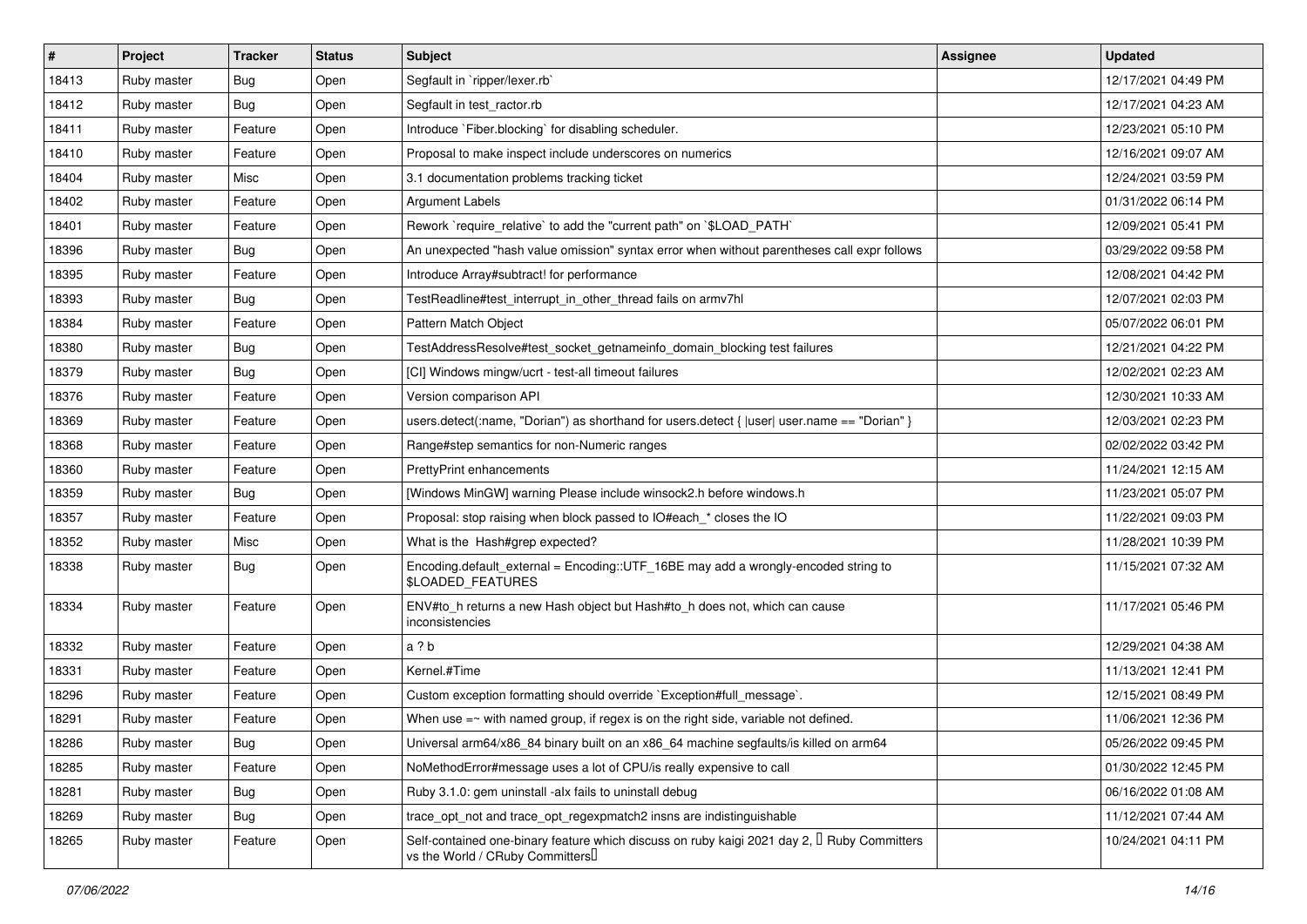| $\sharp$ | Project     | <b>Tracker</b> | <b>Status</b> | Subject                                                                                                                                                               | <b>Assignee</b> | <b>Updated</b>      |
|----------|-------------|----------------|---------------|-----------------------------------------------------------------------------------------------------------------------------------------------------------------------|-----------------|---------------------|
| 18262    | Ruby master | Feature        | Open          | Enumerator::Lazy#partition                                                                                                                                            |                 | 11/20/2021 10:17 AM |
| 18259    | Ruby master | Feature        | Open          | Support quarter spec %q in Time#strftime                                                                                                                              |                 | 10/21/2021 12:15 PM |
| 18257    | Ruby master | Bug            | Open          | rb_mRubyVMFrozenCore is broken by GC run                                                                                                                              |                 | 02/10/2022 12:36 PM |
| 18256    | Ruby master | Feature        | Open          | Change the canonical name of Thread::Mutex, Thread::Queue, Thread::SizedQueue and<br>Thread::ConditionVariable to just Mutex, Queue, SizedQueue and ConditionVariable |                 | 10/20/2021 10:59 PM |
| 18255    | Ruby master | Bug            | Open          | ioctl zeroes the last buffer byte                                                                                                                                     |                 | 10/25/2021 08:13 AM |
| 18248    | Ruby master | Misc           | Open          | Add Feature Triaging Guide                                                                                                                                            |                 | 10/12/2021 03:21 PM |
| 18247    | Ruby master | Bug            | Open          | weird results for `Array#slice` or `Array#[]` with argument of type<br>`Enumerator::ArithmeticSequence`                                                               |                 | 03/30/2022 11:05 PM |
| 18242    | Ruby master | Feature        | Open          | Parser makes multiple assignment sad in confusing way                                                                                                                 |                 | 10/09/2021 07:58 AM |
| 18228    | Ruby master | Feature        | Open          | Add a 'timeout' option to 'IO.copy_stream'                                                                                                                            |                 | 10/01/2021 05:10 AM |
| 18186    | Ruby master | Bug            | Open          | SEGV with system command - MinGW?                                                                                                                                     |                 | 09/22/2021 03:20 PM |
| 18181    | Ruby master | Feature        | Open          | Introduce Enumerable#min_with_value, max_with_value, and minmax_with_value                                                                                            |                 | 01/25/2022 07:33 AM |
| 18179    | Ruby master | Feature        | Open          | Add Math methods to Numeric                                                                                                                                           |                 | 03/24/2022 02:54 PM |
| 18168    | Ruby master | Feature        | Open          | Add ActiveSupport deep_transform_values to Ruby                                                                                                                       |                 | 09/15/2021 05:29 AM |
| 18162    | Ruby master | Feature        | Open          | Shorthand method Proc#isolate to create isolated proc objects                                                                                                         |                 | 09/13/2021 02:33 AM |
| 18152    | Ruby master | Bug            | Open          | Fix theoretical bug with signals + qsort                                                                                                                              |                 | 09/08/2021 03:38 PM |
| 18151    | Ruby master | Feature        | Open          | Incorrect Resolv result when DNS server is unreachable                                                                                                                |                 | 09/18/2021 12:22 AM |
| 18150    | Ruby master | Misc           | Open          | Proposal: Deprecate leading zero syntax to declare octals, since it's extremely confusing (and<br>Python 3 removed it too)                                            |                 | 09/04/2021 03:21 AM |
| 18146    | Ruby master | Feature        | Open          | Add 'delete_prefix' and 'delete_suffix' to 'Pathname'                                                                                                                 |                 | 09/03/2021 04:59 AM |
| 18144    | Ruby master | Bug            | Open          | Timeout not working while regular expression match is running                                                                                                         |                 | 09/02/2021 07:08 AM |
| 18137    | Ruby master | Feature        | Open          | A new method to check Proc is isolated or not                                                                                                                         |                 | 10/27/2021 07:30 AM |
| 18136    | Ruby master | Feature        | Open          | take_while_after                                                                                                                                                      |                 | 01/28/2022 06:23 AM |
| 18135    | Ruby master | Feature        | Open          | Introduce Enumerable#detect_only                                                                                                                                      |                 | 09/02/2021 05:44 PM |
| 18132    | Ruby master | Bug            | Open          | TODO: fix ccan/list thread safety                                                                                                                                     |                 | 01/02/2022 08:22 AM |
| 18131    | Ruby master | Bug            | Open          | addr2line.c: Some inlined functions mistakenly shown                                                                                                                  |                 | 08/24/2021 07:59 PM |
| 18129    | Ruby master | Bug            | Open          | Ractor-incompatible global variables can be accessed through alias                                                                                                    |                 | 08/23/2021 10:08 PM |
| 18127    | Ruby master | Feature        | Open          | Ractor-local version of Singleton                                                                                                                                     |                 | 11/09/2021 02:45 PM |
| 18083    | Ruby master | Feature        | Open          | Capture error in ensure block.                                                                                                                                        |                 | 10/21/2021 01:00 PM |
| 18082    | Ruby master | Misc           | Open          | FileUtils.remove_entry_secure has inconsistent document                                                                                                               |                 | 08/17/2021 04:26 PM |
| 18080    | Ruby master | Bug            | Open          | Syntax error on one-line pattern matching                                                                                                                             |                 | 08/18/2021 12:38 AM |
| 18073    | Ruby master | Bug            | Open          | test/ruby/test_jit.rb: "error: invalid use of '__builtin_va_arg_pack ()"' on Ruby 2.7.4 on gcc 4.8.5                                                                  |                 | 12/03/2021 03:04 PM |
| 18070    | Ruby master | Feature        | Open          | `attr` should be removed                                                                                                                                              |                 | 08/09/2021 05:51 PM |